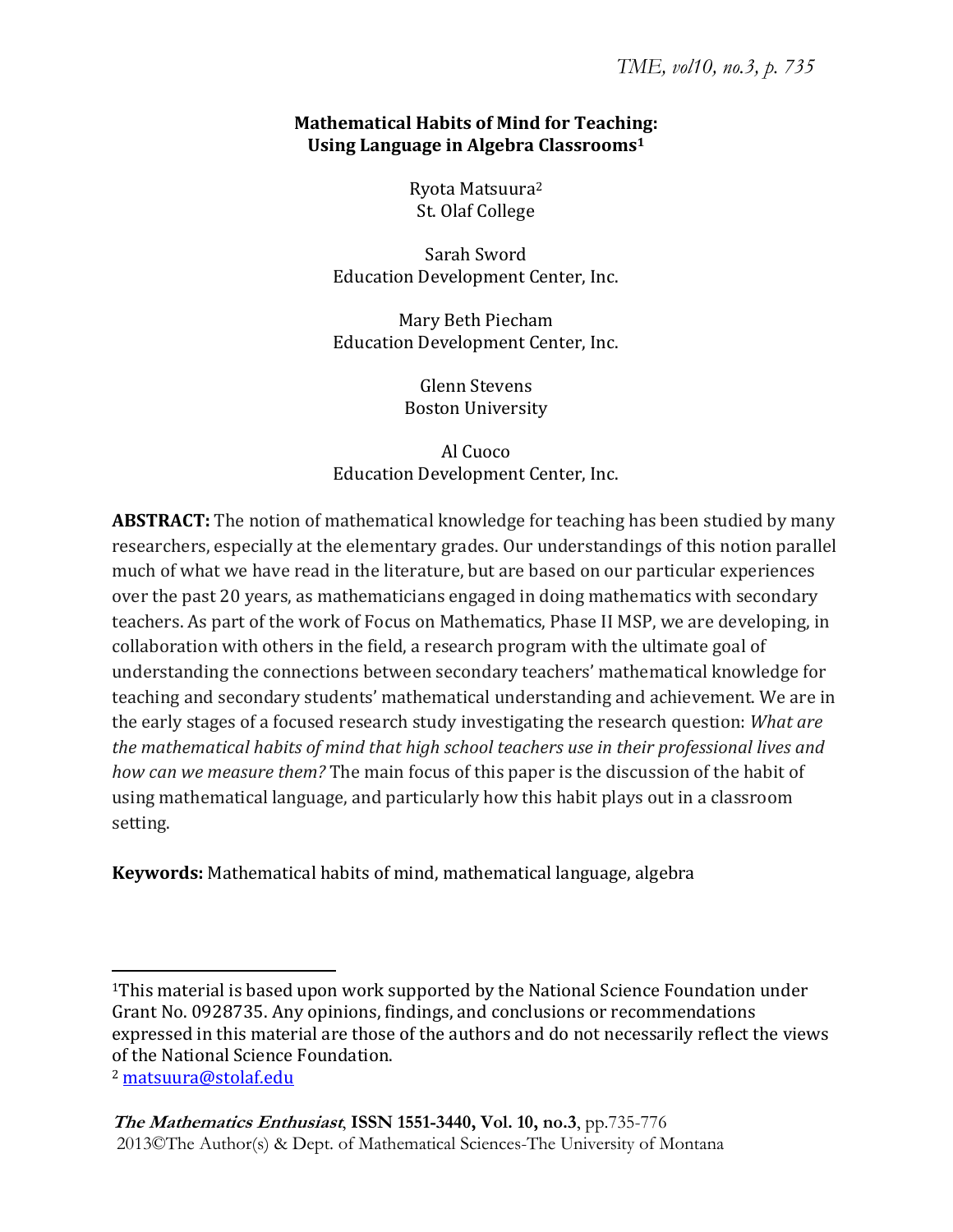#### **Our Philosophy and Approach**

Building on two decades of prior work, the *Focus on Mathematics* (FoM) Math and Science Partnership program (MSP) has, over the last decade, developed and refined a distinctive framework for a mathematics-centered approach to developing teacher leaders, and it has built a mathematical community based on that framework. The FoM approach involves teachers, mathematicians, and educators working together in professional development activities. The common thread running through this tightly connected set of activities is an explicit focus on mathematical habits of mind.

We define *mathematical habits of mind* (MHoM) to be the web of specialized ways of approaching mathematical problems and thinking about mathematical concepts that resemble the ways employed by mathematicians (Cuoco, Goldenberg, & Mark, 1997, 2010; Goldenberg, Mark, & Cuoco, 2010; Mark, Cuoco, Goldenberg, & Sword, 2010). These habits are not about particular definitions, theorems, or algorithms that one might find in a textbook; instead, they are about the thinking, mental habits, and research techniques that mathematicians employ to develop such definitions, theorems, or algorithms. Some examples of MHoM follow:

- Discovering the structure that is not apparent at first by experimenting and seeking regularity and/or coherence.
- Choosing a useful representation—or purposefully toggling among various representations-of a mathematical concept or object.
- Purposefully transforming and/or interpreting algebraic expressions (e.g., rewriting  $x^2 - 6x + 10$  as  $(x-3)^2 + 1$  to reveal its minimum value).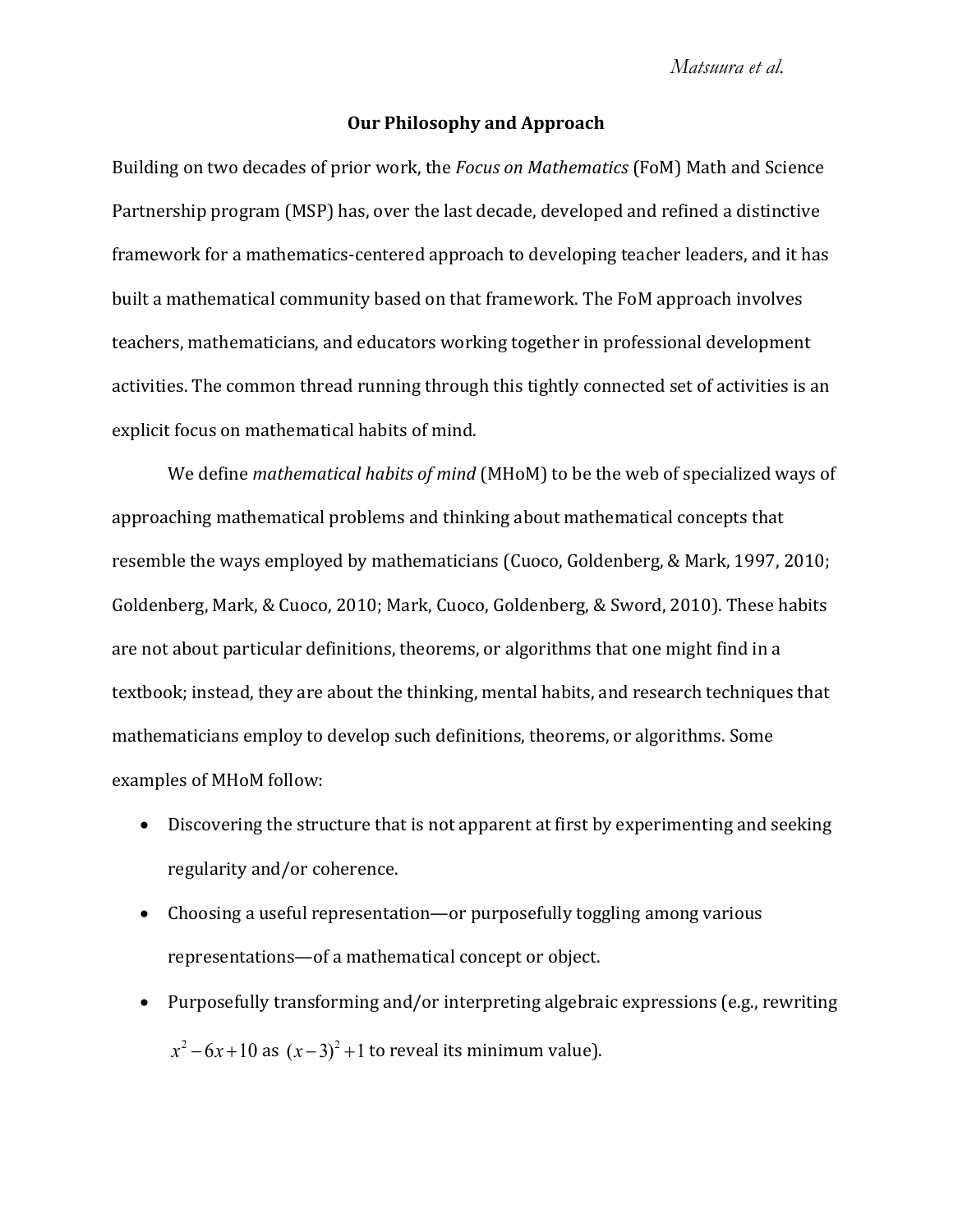• Using mathematical language to express ideas, assumptions, observations, definitions, or conjectures.

Our work over the past decade has convinced us of the importance of MHoM for students and for *teachers* of mathematics, particularly at the secondary level. These habits foster the development and use of general purpose tools that make connections among various topics and techniques of secondary school mathematics content; they can bring parsimony, focus, and coherence to teachers' mathematical thinking and, in turn, to their work with students. In this sense, we envision MHoM as a critical component of mathematical knowledge for teaching (Hill, Rowan & Ball, 2005) at the secondary level (i.e., the knowledge necessary to carry out the work of teaching mathematics).

We begin this paper by describing the mathematical community that we have built and the impact that it has had on our teachers, in particular, the impact on teachers' mathematical understanding and instructional practices. Then we discuss the research that grew out of our desire to study scientifically how MHoM might be an indicator of teacher effectiveness. Lastly, we shed light on one habit that emerged prominently in our research—using mathematical language. We examine how a teacher might use this habit in a classroom, possible implications for student learning, and how use of the habit relates to teachers' use of other mathematical habits in the classroom.

We end this section with a few remarks. Although we describe our research on MHoM, the emphasis of this paper is not on our study, on its particular outcomes, or on the measurement instruments in development. Instead, we intend to illustrate, using examples, our motivation for why we think these mathematical habits are important. Hence, the main *focus of the paper is the discussion of the habit of <i>using mathematical language*, and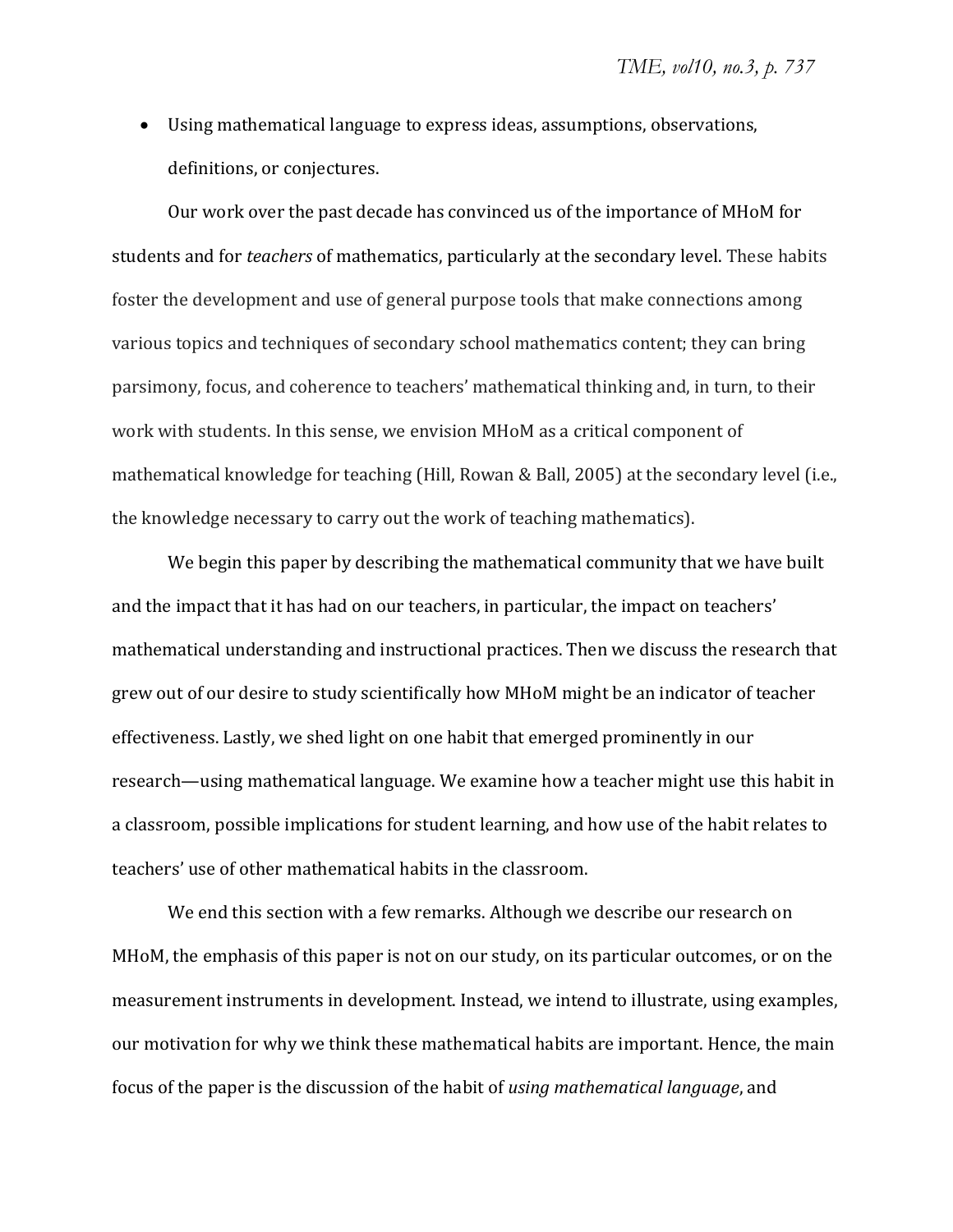particularly how this habit plays out in a classroom setting. We include a detailed discussion of the FoM MSP, partly to situate our work within the MSP context in this special *Issue of The Mathematics Enthusiast*. We also want to provide background for the research that emerged from and is motivated by our ongoing MSP work with secondary teachers. Indeed, our study of teachers' MHoM and corresponding instrument development arose from our desire to measure progress in and continue to improve our work with our own FoM teachers.

# **Focus on Mathematics**

*Focus on Mathematics* (NSF DUE 0314692) is a targeted MSP funded by the National Science Foundation since 2003. Our partnership is devoted to improving student achievement in mathematics through programs that provide teachers with solid contentbased professional development sustained by *mathematical learning communities* in which mathematicians, educators, administrators, and teachers work together to put mathematics at the core of secondary mathematics education.

The original FoM district partners include the Massachusetts school systems of Arlington, Chelsea, Lawrence, Waltham, and Watertown. These systems range from suburban to urban, with middle and high school student populations from 1,300 to 6,000. Over the years, FoM has offered a variety of professional opportunities for teachers, including: (a) a public colloquium series devoted to mathematics and education; (b) partnership-wide mathematics seminars; (c) week-long summer institutes for teachers; ȋȌǦǢȋȌ*Mathematics for Teaching* Program at Boston University. Two activities deserve special mention.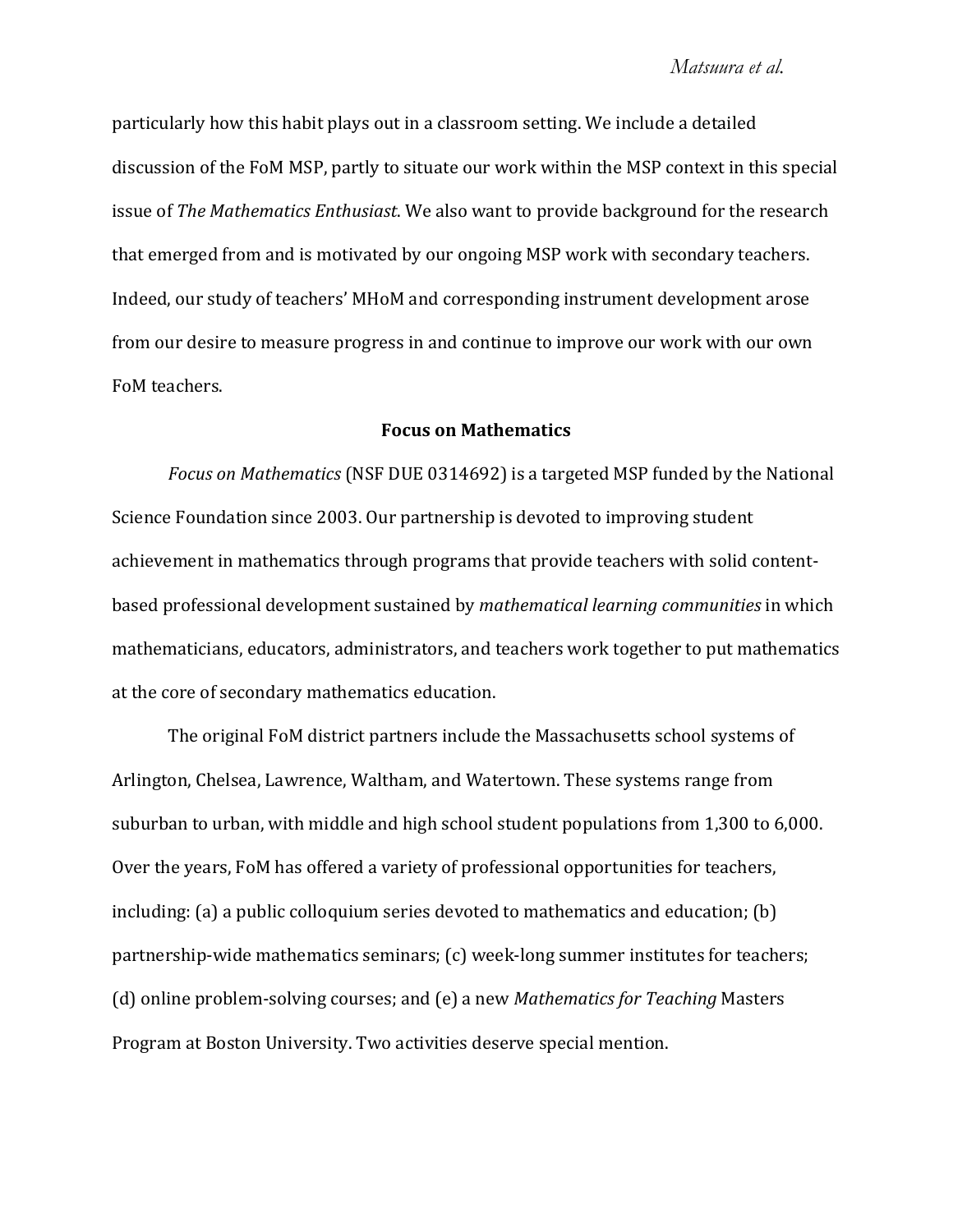- PROMYS for Teachers summer institute, a six-week intensive immersion in mathematics, engages participants in experiencing mathematics as mathematicians do, solving problems and pursuing research projects appropriate for them. Each summer, the institute combines teachers from multiple districts, Grades 5-12.
- Academic-year study groups are district-based—often building-based—groups that meet biweekly for two to three hours over the course of a year. Though focused on *doing* mathematics (rather than being taught its results or how to teach it)—again, experiencing mathematics as a mathematician would—these trade the intensity and immersion of the summer institute for long-term, ongoing study.

These mathematical learning communities with core involvement of mathematicians are designed to help teachers develop the mathematical habits of mind that are central to the discipline of mathematics. Our teachers have responded enthusiastically, with comments such as:

- "[The study group] is the best 'professional development' that I have been involved in throughout my 35-year teaching career. I guess the best testament for the success of Focus on Mathematics comes from the continued attendance of so many teachers. We continue to talk about the topics discussed at our study groups long after the weekly session is over" (Cuoco, Harvey, Kerins, Matsuura, & Stevens, 2011).
- "The [Masters] program has expanded my knowledge of mathematics and deepened my understanding of how children learn mathematics, but—more importantly—I am now connected to people who are as passionate about children learning and doing mathematics as I am" (Cuoco, Harvey, Kerins, Matsuura, & Stevens, 2011).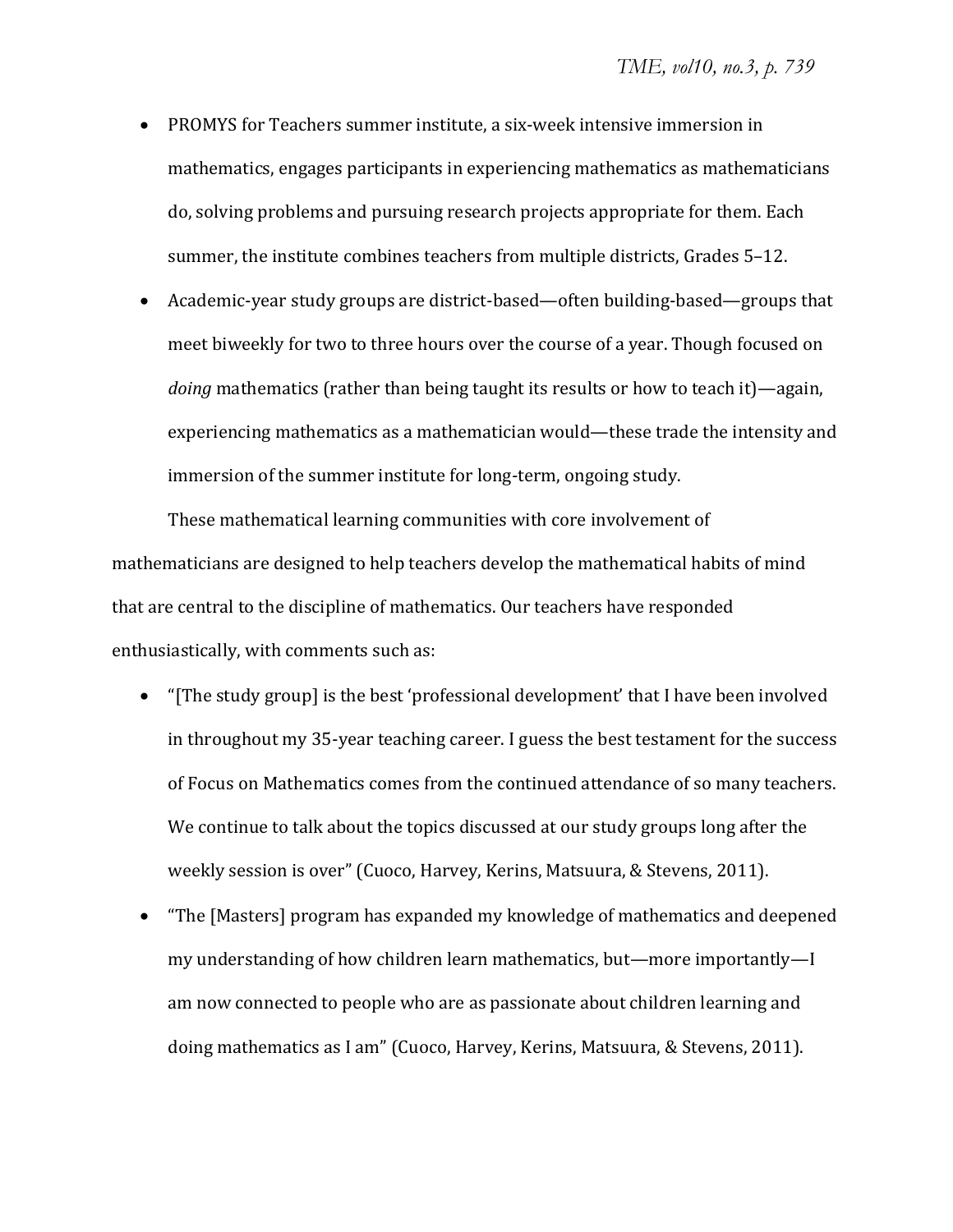To study the impact of FoM's professional development programs on teachers' professional lives, the Program Evaluation Research Group at Lesley University (FoM's evaluators) collected and analyzed teacher and student data over five years (Lee, Baldassari, Leblang, & Osche, 2009) and conducted case studies of teachers (Baldassari, Lee, & Torres, 2009). Below are those findings most strongly informing our current work:

- Teacher beliefs and attitudes about the nature of mathematics: In interviews, teachers reported understanding the structure of mathematics in greater depth how topics and ideas are connected and how they are developed through the grade levels. Teachers referred to developing a more complete picture or understanding of mathematics as a system and understanding the connections between different threads within it (Lee, Baldassari, & Leblang, 2006; Lee, Baldassari, Leblang, Osche, & Hoyer-Winfield, 2007).
- *Teacher changes in instructional practice:* Many of the instructional changes teachers reported stem from the ways in which they experienced learning through FoM (Lee et al., 2006). When teachers developed a deeper understanding of mathematics, their confidence often increased and they developed more flexibility in their teaching and the ability to adjust lessons based on student responses.

Through our work in FoM, we have seen that MHoM is indeed a collection of *habits* teachers can acquire, rather than some static you-have-it-or-you-don't way of thinking. And teachers report to us that developing these habits has had a tremendous effect on their teaching. We have collected ample anecdotal evidence, but recognize the need for scientifically-based evidence to establish that these teachers have indeed learned MHoM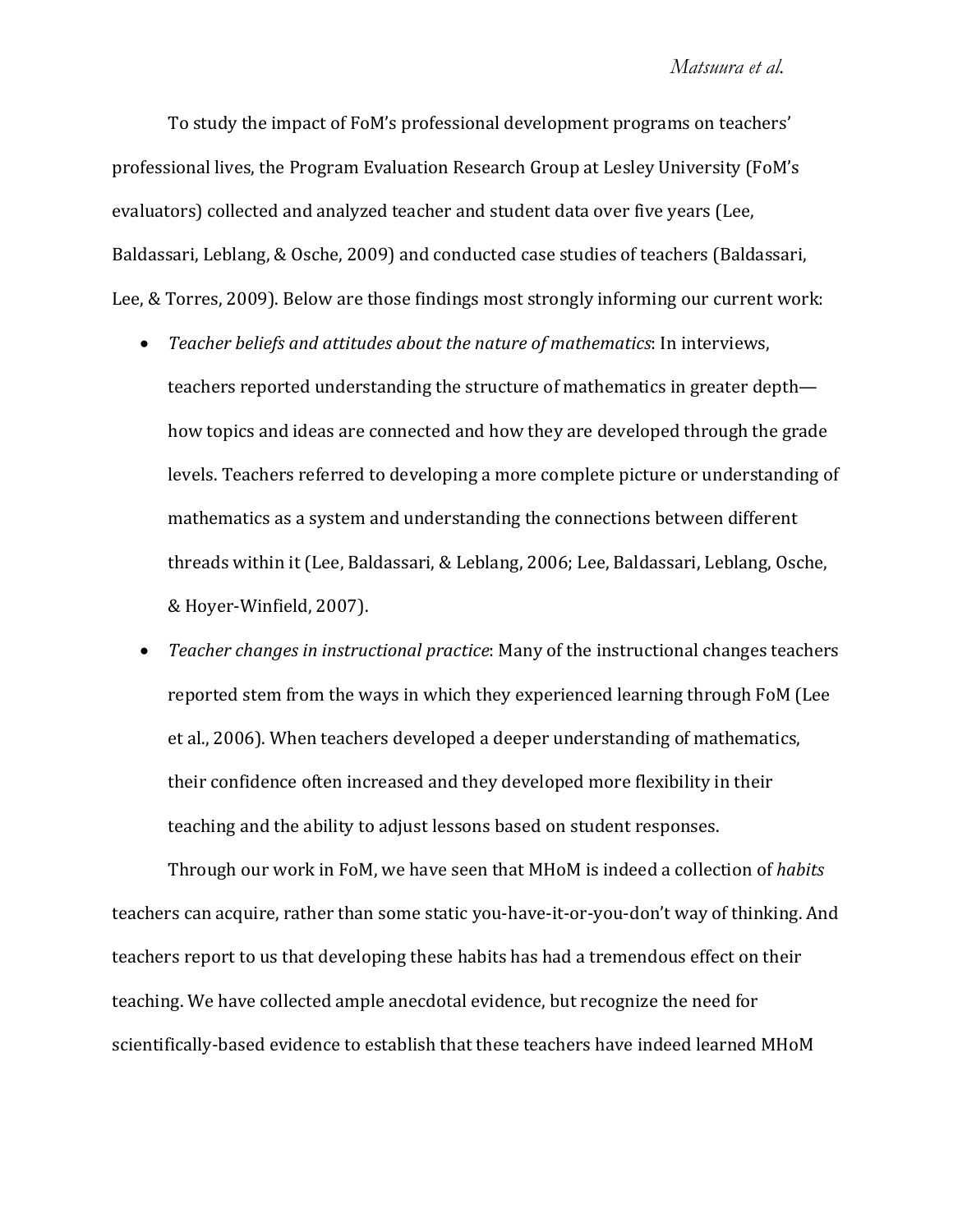and that these habits have had a positive impact on their teaching practices. We also recognize the need to study student outcomes affected by teachers' uses of MHoM.

#### **Mathematical Habits of Mind for Teaching Research Study**

*Focus* on *Mathematics, Phase II: Learning Cultures for High Student Achievement* (NSF DUE 0928735) is an MSP project that began in 2009. In FoM-II, we continued to refine our mathematical learning communities and began an exploratory research study focused on teachers' mathematical habits of mind.

As a basis for beginning the research study, we used the theoretical frameworks developed by Clarke and Hollingsworth (2002) for their "Interconnected Model of Teacher Professional Growth," which is characterized by networks of "growth pathways" among four "change domains" in teachers' professional lives—the *external* domain (E), the personal domain (K) (of *knowledge*, beliefs and attitudes), and the domains of *practice* (P) and *salient outcomes* (S). Significant, from our point of view, is the Clarke-Hollingsworth *theory of professional growth* (as distinct from simple *change*), which they represent as "an inevitable and continuing process of learning" (p. 947). They aptly distinguish their framework from others: "The key shift is one of agency: from programs that change teachers to teachers as active learners shaping their professional growth through reflective participation in professional development programs and in practice" (Clarke & Hollingsworth, 2002, p. 948). The agency of teachers in their own professional growth characterizes virtually all FoM programs, so we see the Clarke-Hollingsworth model of professional growth as well suited for our purposes.

We illustrate our use of the Clarke-Hollingsworth framework with an example. Shown in Figure 1 is a change environment diagram for "Ms. Crew," a middle school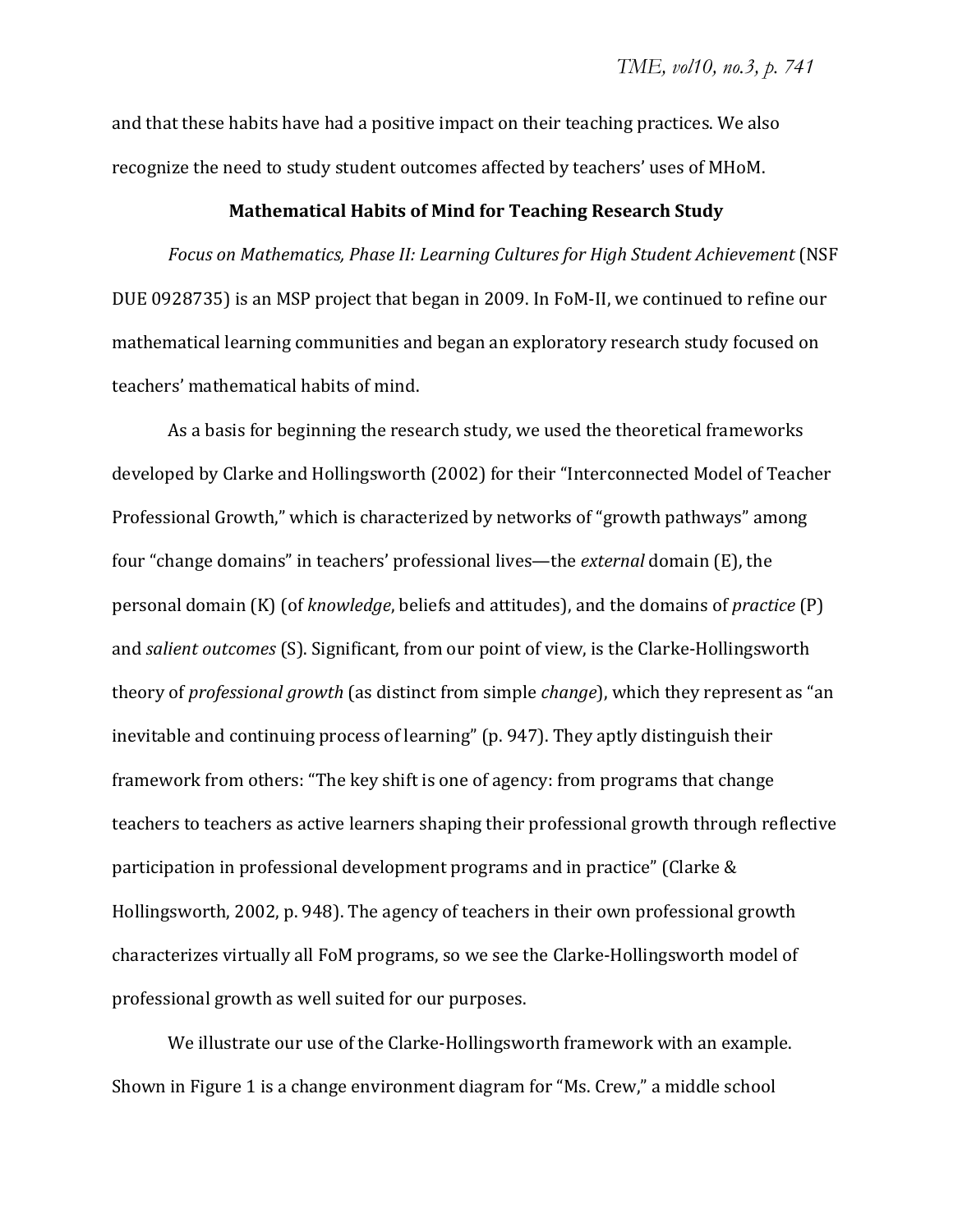# *Matsuura et al.*

teacher and active member of the FoM learning community. The diagram represents the change domains as four boxes, labeled E, K, P, and S, as explained above. The solid arrows *refer to growths due to enactment, while the dashed arrows depict those due to reflection.* The loop on the box E refers to interaction between study groups and the immersion.



Figure 1. Schematic diagram of Ms. Crew's change environment

This particular diagram depicts activity related to Ms. Crew's research on Pythagorean Triples and shows how this activity led to her growth, both mathematically and as a teacher. Each arrow represents a growth in Ms. Crew that occurred as a result of a change in her professional life. For example, arrow 6 depicts how her increased belief about herself (a change in box K, the personal domain) leads to Ms. Crew encouraging her students to perform more explorations (a change in box P, the domains of practice). Moreover, arrow 6 is solid, because the change in her classroom is due an enactment, i.e., a particular course of action that she took as a teacher. The arrows are numbered in chronological order, so arrow 1 denotes a growth in Ms. Crew that occurred before that depicted by arrow 2, and so on. The dashed arrow from box E to K has multiple numbers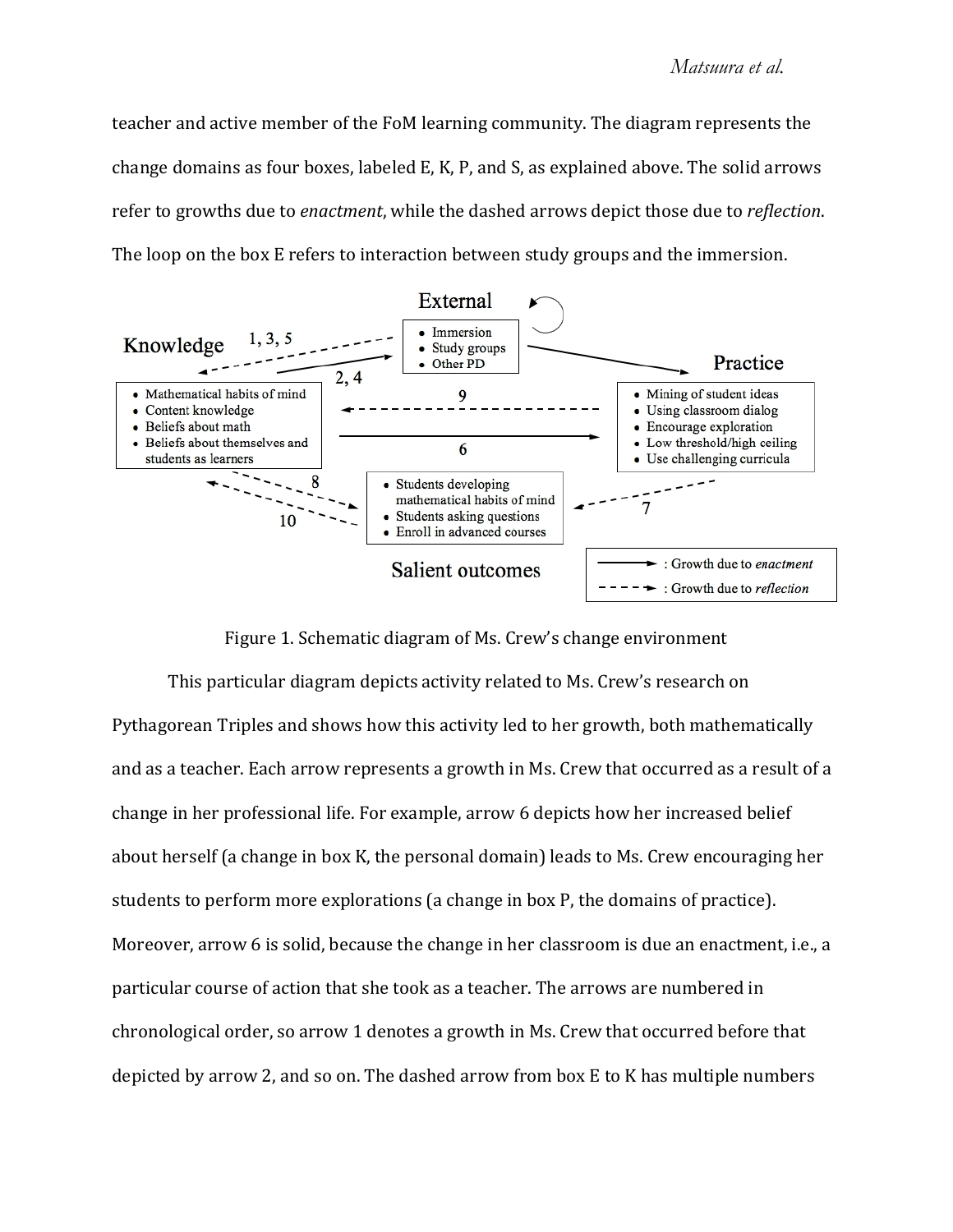(as does the solid arrow from K to E). Here, the dashed arrow may be interpreted as three separate arrows (arrow 1, arrow 3, and arrow 5)—we simply condensed them into one arrow to save space in the diagram.

Ms. Crew first encountered the concept of Pythagorean Triples while studying Gaussian integers during her summer immersion experience. The topic left such an impression on her (reflective arrow 1) that she pursued it (enactive arrow 2) as a research project under the guidance of an FoM mathematician. Through months of hard work familiarizing herself with Pythagorean Triples through dozens of examples, making careful data recording and analysis, discovering beautiful patterns, coming up with interesting conjectures (some were true, some were false), and finally writing down clear and concise propositions and proving them—she came to understand (reflective arrow 3) features of Pythagorean triples that would have been beyond her conception before this experience. Ms. Crew produced an independent research paper and a one-hour mathematics talk for her peers (enactive arrow 4).

Neither the summer immersion experience nor the independent research project was easy for Ms. Crew, who came into our program with a rather weak mathematics background. But completing this project had a significant effect on her mathematical selfconfidence (reflective arrow 5). The loops of this upward spiral between domains K and E repeated many times. Amongst her peers, Ms. Crew became one of the leaders in her study group (4). In her curriculum planning, she now has more belief in her decision-making abilities (5). And in her classroom, she engages her students in performing mathematical exploration (6). This new classroom atmosphere, as well as her new attitude towards mathematics, led to more curiosity and questions from her students (7, 8). And while she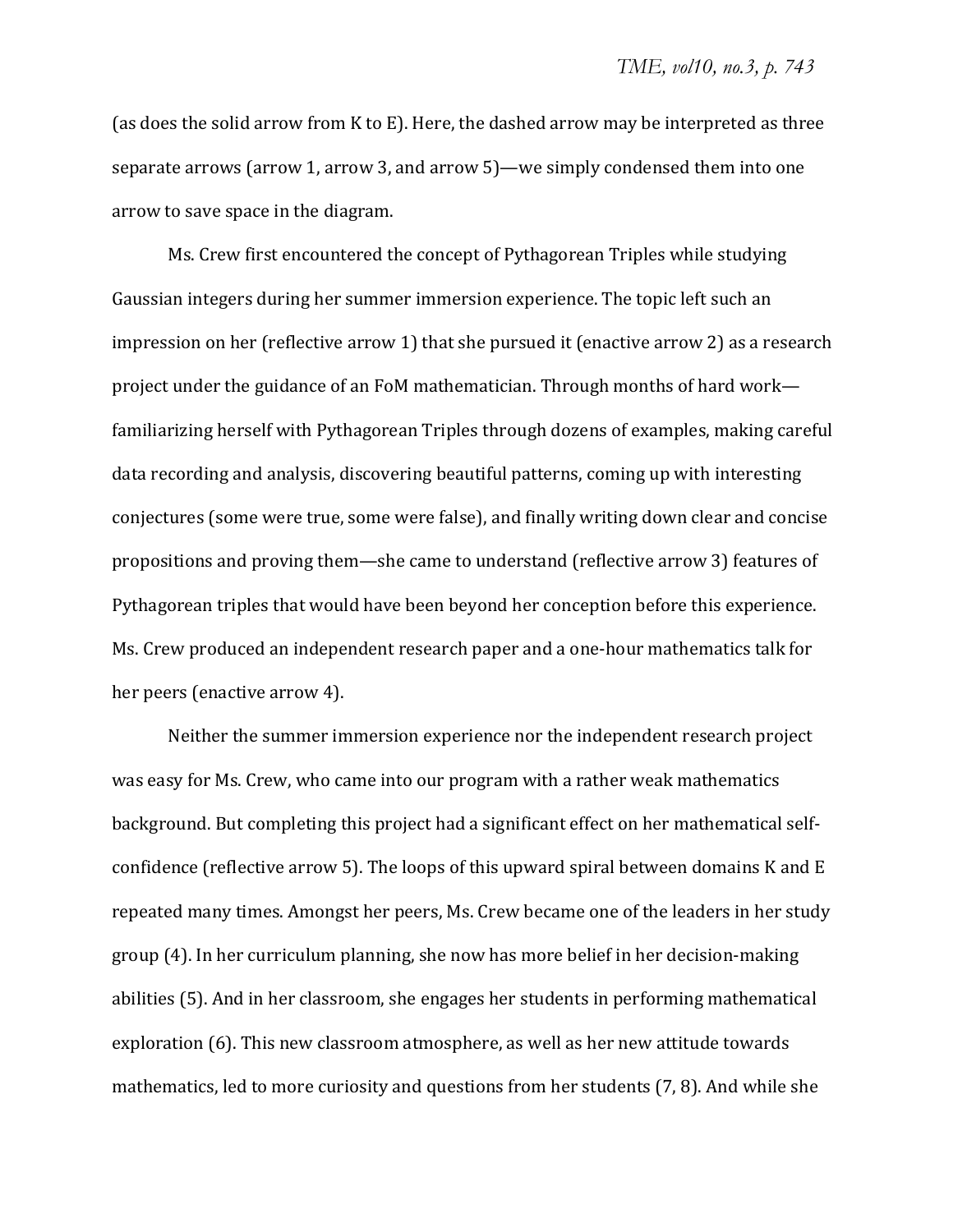## *Matsuura et al.*

may not be able to answer all of them on the spot, she now welcomes mathematical dialogs and uncertainty in her classroom (9, 10). All of this represents significant professional growth and Ms. Crew's change diagram enables us to see the elements of that growth at a glance.

Looking at Ms. Crew's change diagram, one cannot fail to notice the intense activity taking place around the node K, which includes growth in Ms. Crew's knowledge of mathematics. But it seems to us that more is involved than simply knowing mathematics as a body of knowledge. Ms. Crew is learning mathematics in a certain way. Her beliefs about the nature of mathematics are changing. She is acquiring certain mathematical habits of mind and she is finding these habits useful for her work in the classroom and also for leadership roles in the school.

Applying this framework of teacher change, we began to build for ourselves a theoretical understanding of how MHoM plays a role in the work of teaching. Recognizing the need for a scientific approach to test the theory, and indeed investigate the ways in which MHoM is an indicator of teacher effectiveness, we conducted an exploratory study *Hitled Mathematical Habits of Mind for Teaching that centers on the following question:* 

*What are the mathematical habits of mind that secondary teachers use in their profession and how can we measure them?*

To investigate this question, we developed a detailed definition of MHoM and have been building the following two instruments:

• A paper and pencil (P&P) assessment that measures how teachers engage MHoM when doing mathematics for themselves.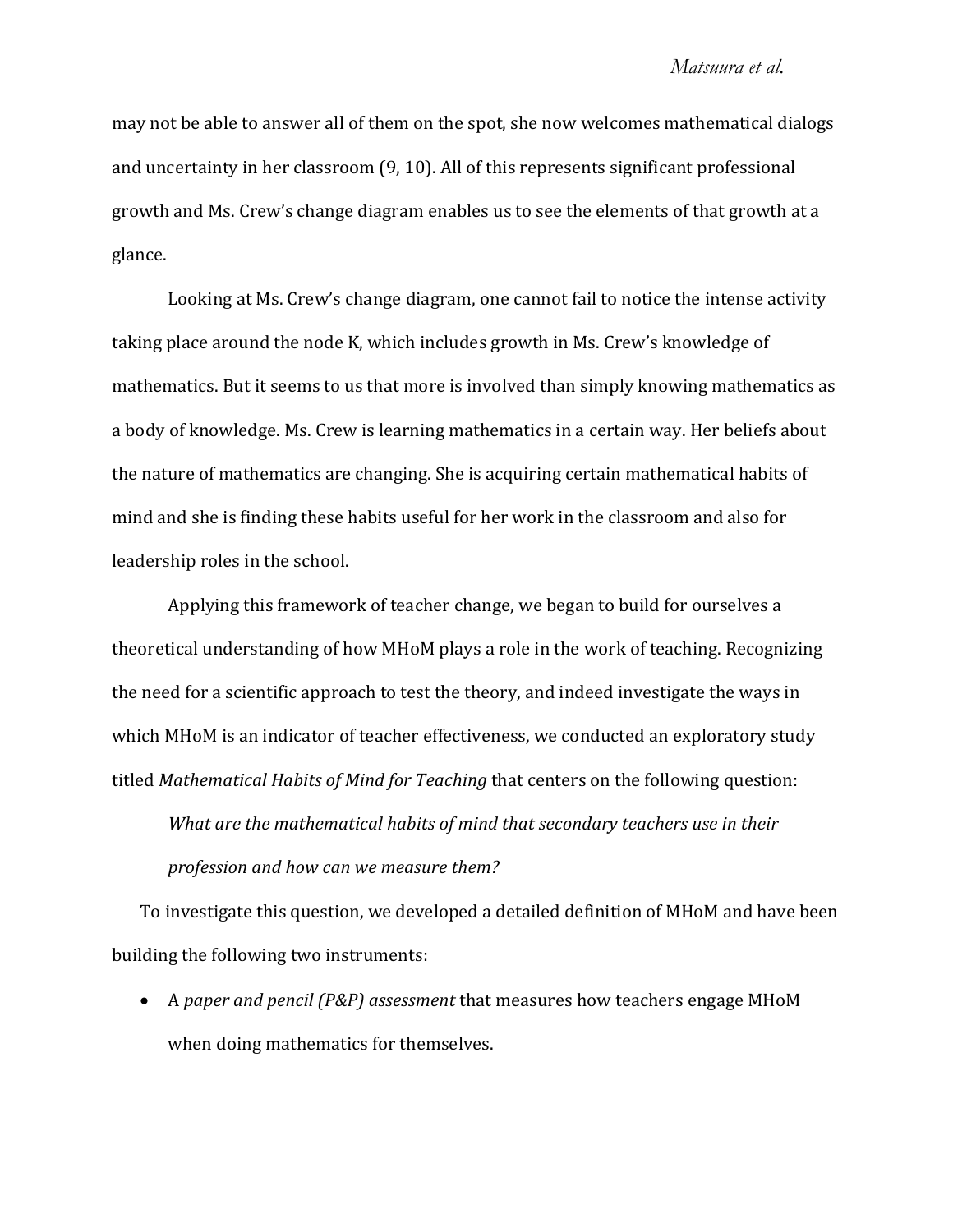• An *observation protocol* measuring the nature and degree of teachers' uses of MHoM in their teaching practice.

We emphasize that both instruments are needed, because in our work with teachers, we have seen those who have very strong MHoM for themselves but do not necessarily employ the same mathematical habits in their teaching practices.

Our current work fits into a larger research agenda that we are developing in collaboration with leaders in the field, with the ultimate goal of understanding the connections between secondary teachers' mathematical knowledge for teaching and secondary students' mathematical understanding and achievement.

#### **Operationalizing MHoM**

To operationalize the MHoM concept, we relied on our own experiences as mathematicians doing mathematics with secondary teachers (Stevens, 2001). We also studied existing literature—in particular, Dewey's (1916) and Dewey and Small's (1897) earlier treatments of habits and habits of mind, the Study of Instructional Improvement (SII) and the Learning Mathematics for Teaching (LMT) projects to develop measures of mathematical knowledge for teaching (MKT) for elementary teachers (Ball & Bass, 2000; Ball, Hill, & Bass, 2005; Hill, Schilling, & Ball, 2004; Hill, Ball, & Schilling, 2008), and the description by Cuoco et al. of mathematical habits of mind (1997, 2010). And we consulted the national standards, i.e., the NCTM Principles and Standards for School Mathematics (National Council of Teachers of Mathematics [NCTM], 2000) and the Common Core Standards for Mathematical Practice (National Governors Association Center for Best Practices and the Council of Chief State School Officers [NGA Center & CCSSO], 2010). But above all, we went into the classrooms of FoM teachers, where we observed a broad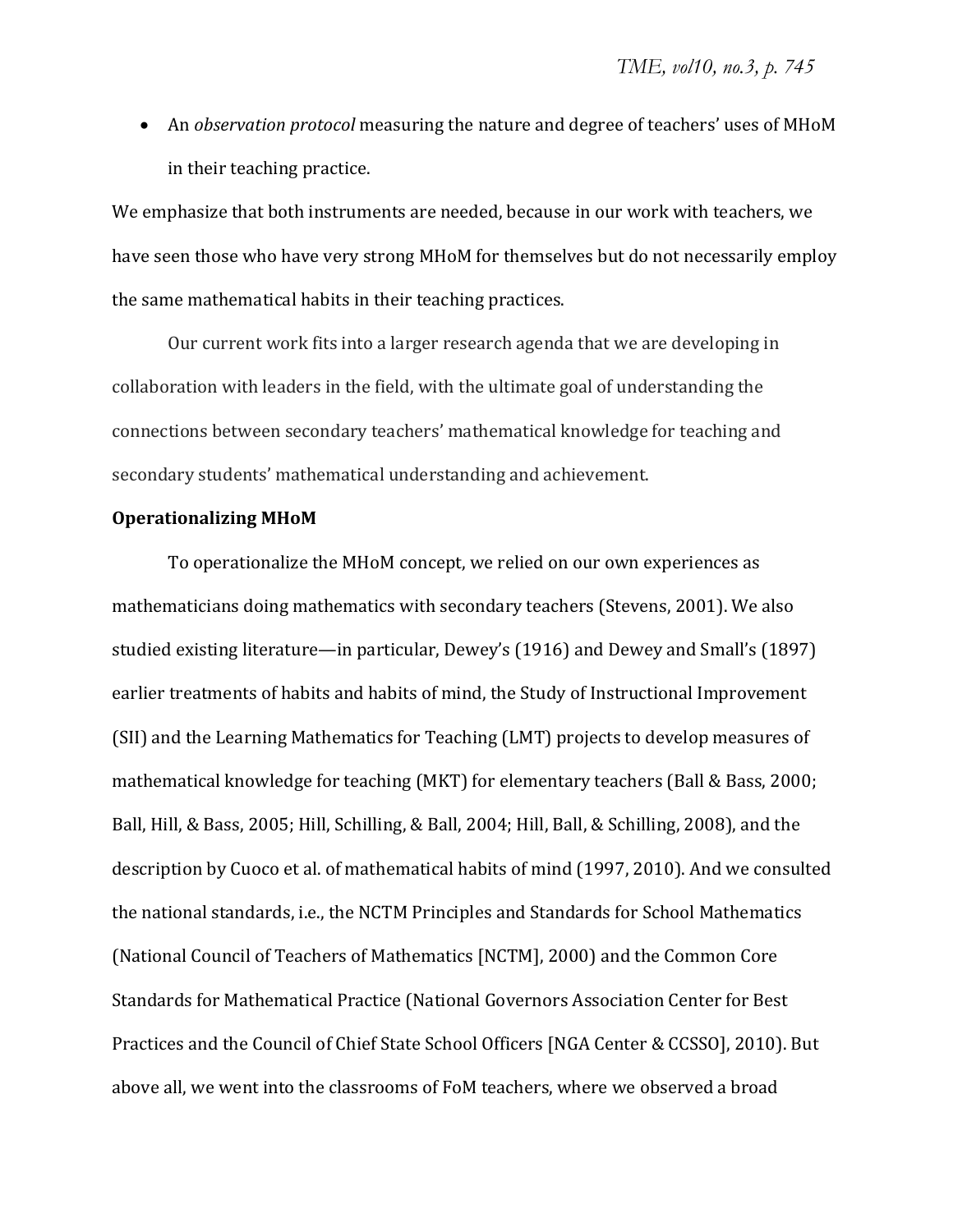# *Matsuura et al.*

sampling of MHoM strengths. Some teachers exhibited precise use of language and careful reasoning skills; others had strong exploration skills, were good at designing mathematical experiments, or showed special strength at generalizing from concrete examples.

From these various sources, we began to compile a list of habits that constitute MHoM. As the list grew, we identified four broad and overlapping categories into which our mathematical habits naturally fell:

- Seeking, using, and describing mathematical structure
- Using mathematical language
- Performing purposeful experiments
- Applying mathematical reasoning

Indeed, these are categories of mathematical practices that are ubiquitous in the discipline. And in order to conduct a fine-grained study of these categories, we teased apart multiple habits within each category that we wanted to measure, some of which were identified earlier. That being said, we primarily envision MHoM as being comprised of the four categories, with the list of habits within each category providing more detail and texture to these four. By no means is our list final. In fact, we consider it an evolving document that we will continue to revise as we obtain more data using our instruments. From our data, we will learn which habits are more prominently used by secondary teachers, both when *doing* and *teaching* mathematics.

## **Paper and Pencil (P&P) Assessment**

We developed a pilot P&P assessment that measures how secondary teachers use MHoM while doing mathematics. This assessment contains seven open-ended problems and is designed to be completed in one hour. In particular, we developed problems that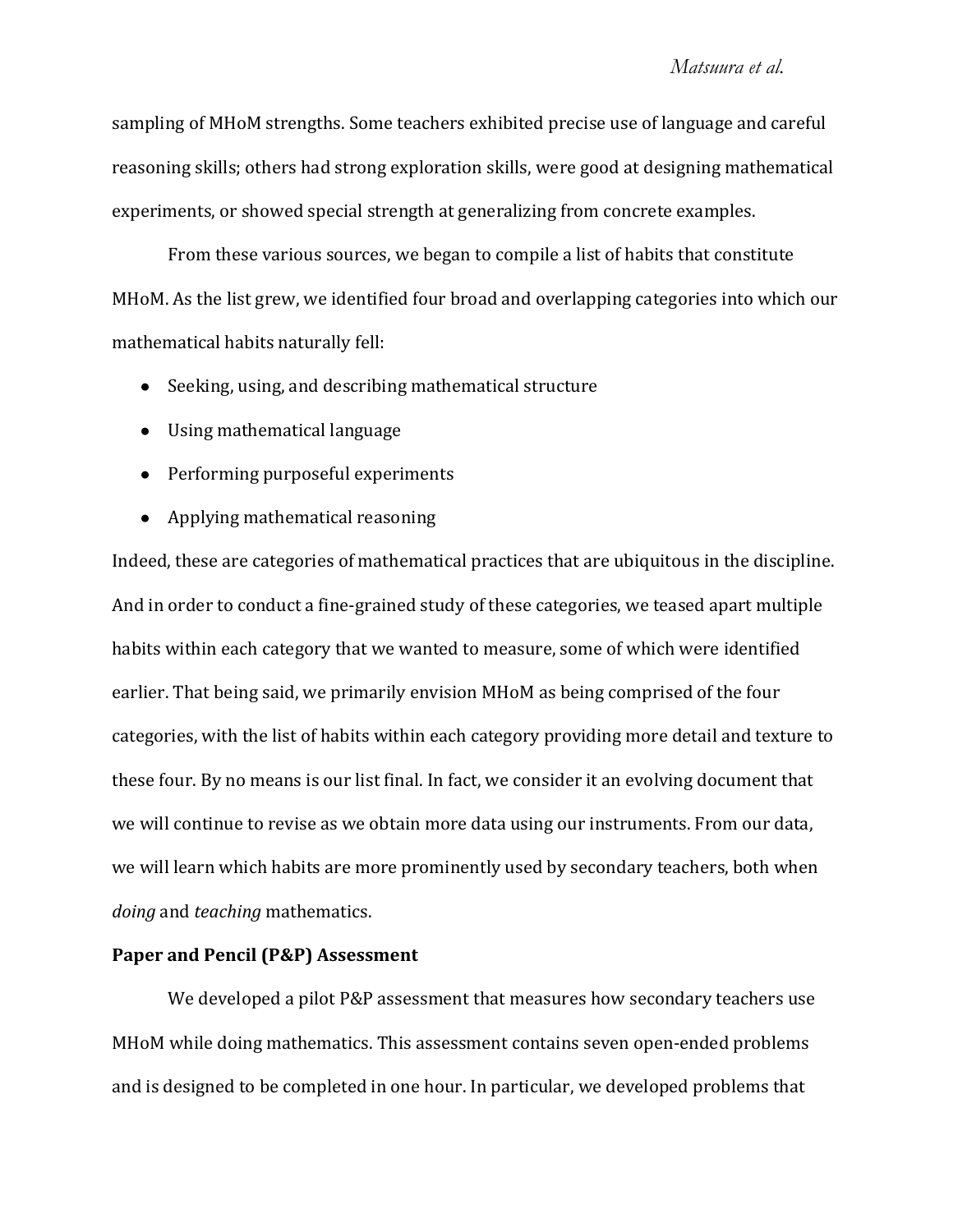most teachers have the requisite knowledge to solve, or at least begin to solve. And what we are assessing is *how* they go about solving it. It is the *choice* of their approach that we are interested in, as opposed to whether or not they have the necessary knowledge/skills to solve it. Each item is designed to reveal what habits and tools teachers choose to use in familiar contexts. To date, we have gone through several rounds of design, pilot-test, data analysis, and revision of this instrument. For our latest pilot-test in the summer of 2011, we administered the P&P assessment to 43 secondary mathematics teachers participating in the NSF-funded study *Changing Curriculum, Changing Practice* (NSF DRL 1019945). We will carry out another field test with approximately 50 teachers in the summer of 2012.

To gather initial data on the role that teachers' approach to solving mathematics problems plays in their approach to mathematics instruction, we asked a follow-up Ƭǣ*What strategies would you want your students to develop for a problem like this?* Our 43 respondents almost unanimously reported that they want their students to approach the problems exactly as they did themselves. (Note: A few teachers wanted their students to appreciate a variety of approaches.) This finding provides initial evidence that teachers' own mathematical work may be indicative of how they choose to explain/formulate the subject matter for their students. Recognizing the need for further study of this hypothesis, we began to create an observation protocol.

# **Observation Protocol**

We are in the process of designing an observation protocol and coding scheme that measure the nature and degree of teachers' uses of MHoM in their classroom instruction. To develop the instrument, we conducted live and videotaped observations of two to three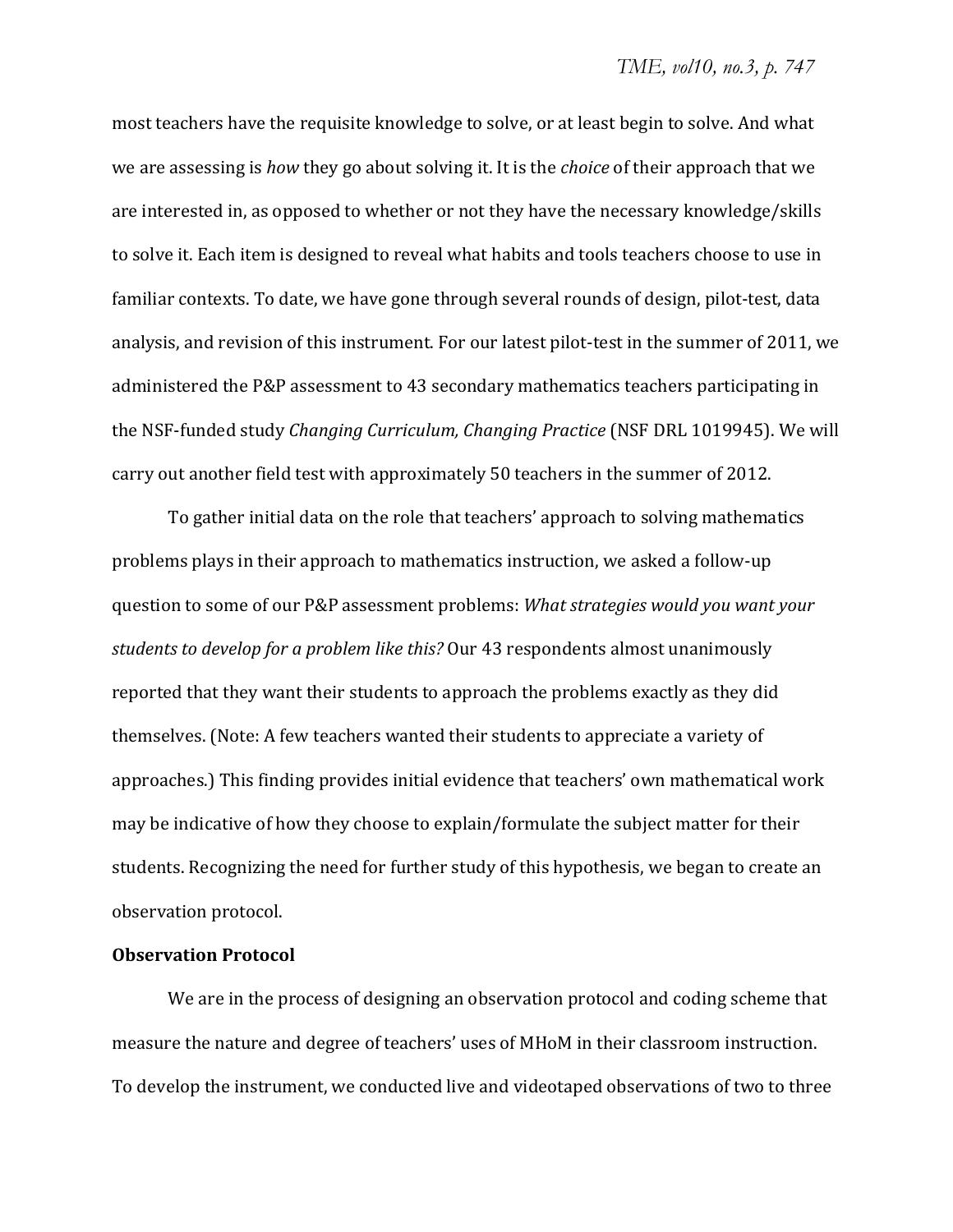#### *Matsuura et al.*

consecutive mathematics lessons collected from a total of 30 secondary teachers to identify teacher behaviors that reflect the uses of a particular mathematical habit. In addition, we developed a simple protocol for pre- and post-interviews with teachers we videotape. We also collected classroom artifacts (lesson plans, in-class worksheets, homework, and assignments) from each classroom we observed.

An important feature of our observation protocol is that it measures how teachers use MH<sub>0</sub>M in their instruction. Thus teachers are coded not for *possessing* certain mathematical habits in the abstract, but for *choosing* to bring them to bear in a classroom setting. To develop such an instrument, we are currently studying our videos and slicing these lessons into small episodes—i.e., short instructional segments lasting 30 seconds to 4 minutes. In each episode, we determine whether there were behavioral indicators that reflected teachers' uses of MHoM, and we create codes that generalize and characterize these teacher classroom behaviors. We emphasize that our current focus is on *teacher* behaviors and uses of MHoM in the classroom. We are still a step away from connecting teaching practices centered on MHoM to students' development of MHoM and to student achievement—partly because we do not yet have the instruments to assess these habits in students—but impacting students, of course, is our ultimate goal.

Later, we describe three teachers from whom we gathered video data for our observation protocol development. Specifically, we will discuss how they apply the habit of using mathematical language in their classroom instruction. We will also consider how teacher use of this particular habit may affect student understanding.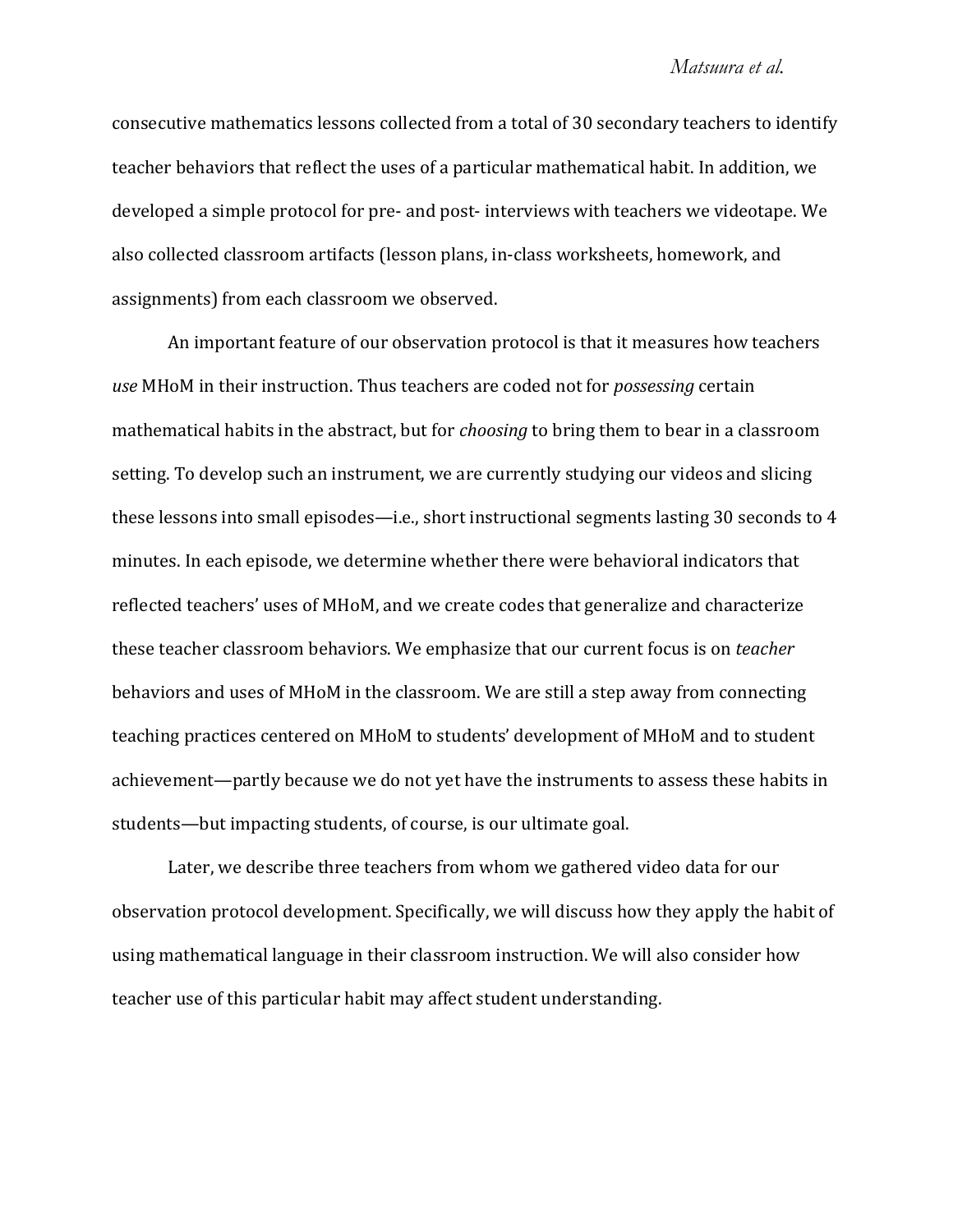#### **Relevant Literature and Related Work**

The theory of mathematical habits of mind is philosophically grounded in Dewey's (1916) and Dewey and Small's (1897) earlier treatments of habits and habits of mind. Their seminal work has since encouraged educators (Duckworth, 1996; Meier, 1995) and education researchers (Kuhn, 2005; Resnick, 1987; Tishman, Perkins, & Jay, 1995) to further operationalize the concept of habits of mind—that is, to respond to the general ǣ*What do habits of mind look like in the context of learning?* literature are the habits of mind that promote successful learning in specific disciplines. In the case of mathematics, the question that has gained research attention within the last ǣ*What do habits of mind look like in the context of learning and doing mathematics?* While addressing this question is not an unfamiliar task (Hardy, 1940; Polya, 1954a, 1954b, 1962), what is less familiar is the task of gathering evidence of mathematical habits of mind from *teachers* of mathematics. We began this work in our FoM-II study; we are in the longterm process of developing valid and reliable instruments that will allow us to more rigorously investigate the relationship between teachers' own MHoM, their uses of MHoM in their teaching practice, and student achievement.

As mentioned earlier, we envision MHoM as an integral component of MKT at the secondary level. The notion of MKT has been studied by many researchers (Ball, 1991; Ball, Thames, & Phelps, 2008; Heid, 2008; Heid & Zembat, 2008; Heid, Lunt, Portnoy, & Zembat, 2006; Hill et al., 2008; Kilpatrick, Blume, & Allen, 2006; Leinhardt & Smith, 1985; Ma, 1999; Stylianides & Ball, 2008). Our understandings of this notion parallel much of what we have read in the literature, but are based on our particular experiences over the past 20 years, as mathematicians engaged in doing mathematics with secondary teachers.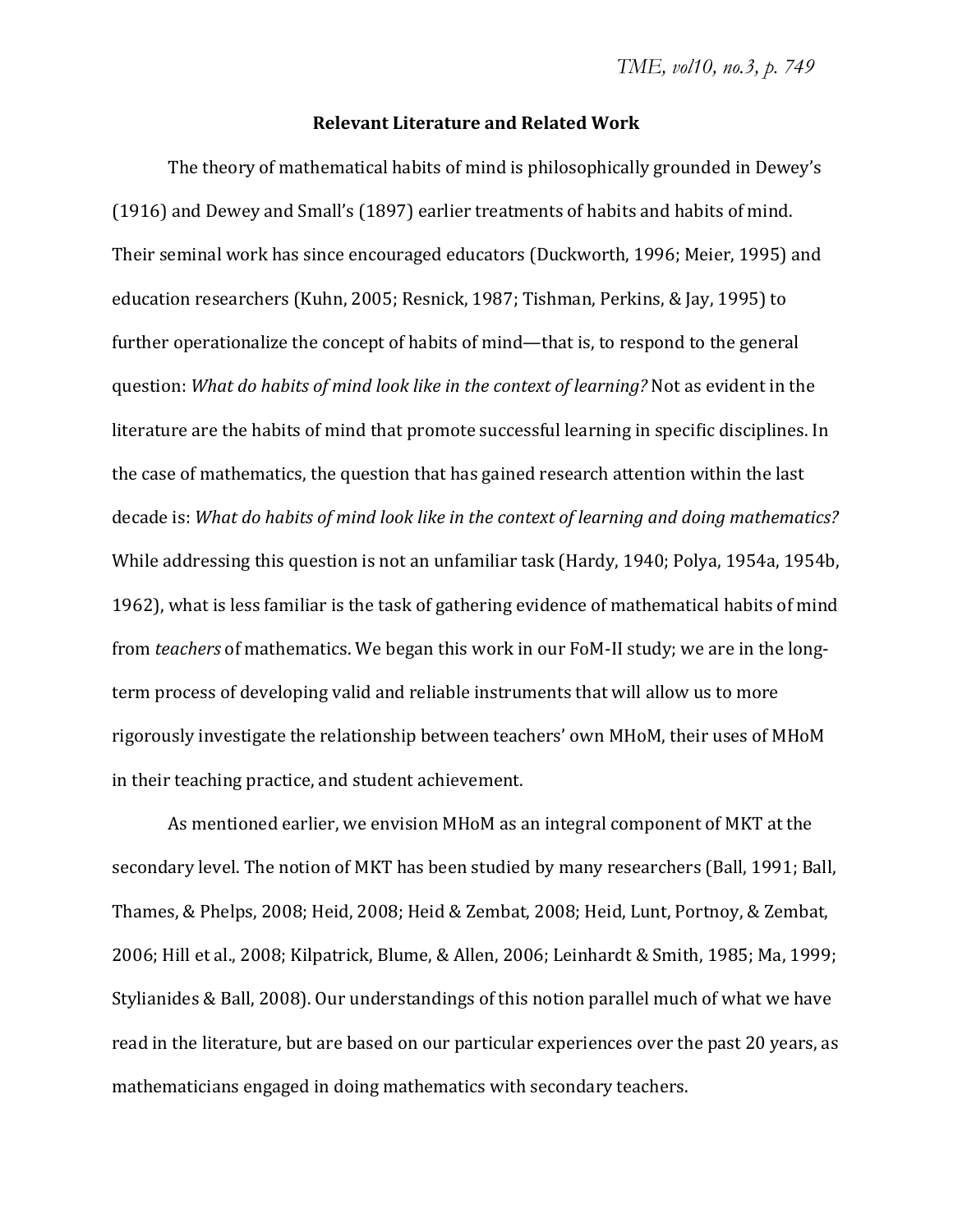## *Matsuura et al.*

As mathematicians working in schools and professional development, we have come to understand some of the ways in which teachers know and understand mathematics. These fit into four large and overlapping categories:

- $(1)$  *Teachers know mathematics as a scholar*: They have a solid grounding in classical mathematics, including its major results, its history of ideas, and its connections to precollege mathematics.
- $(2)$  *Teachers know mathematics as an educator*: They understand the thinking that underlies major branches of mathematics and how this thinking develops in learners.
- $(3)$  *Teachers know mathematics as a mathematician*: They have experienced a sustained immersion in mathematics that includes performing experiments and grappling with problems, building abstractions from the experiments, and developing theories that bring coherence to the abstractions.
- $(4)$  *Teachers know mathematics as a teacher*: They are expert in uses of mathematics that are specific to the profession, including the ability to "think deeply of simple" things" (Jackson, 2001, p. 696), the craft of task design, and the "mining" of student ideas.

The first two of these ways of knowing mathematics are common to most pre-service and in-service professional development programs. FoM has paid particular attention to the last two, which typically receive less emphasis. We have become convinced that (3) greatly enriches and enhances the other ways of knowing mathematics and that many teachers who go through such an experience develop the habits of mind used by many mathematicians. Furthermore, we have seen that participation in a mathematical learning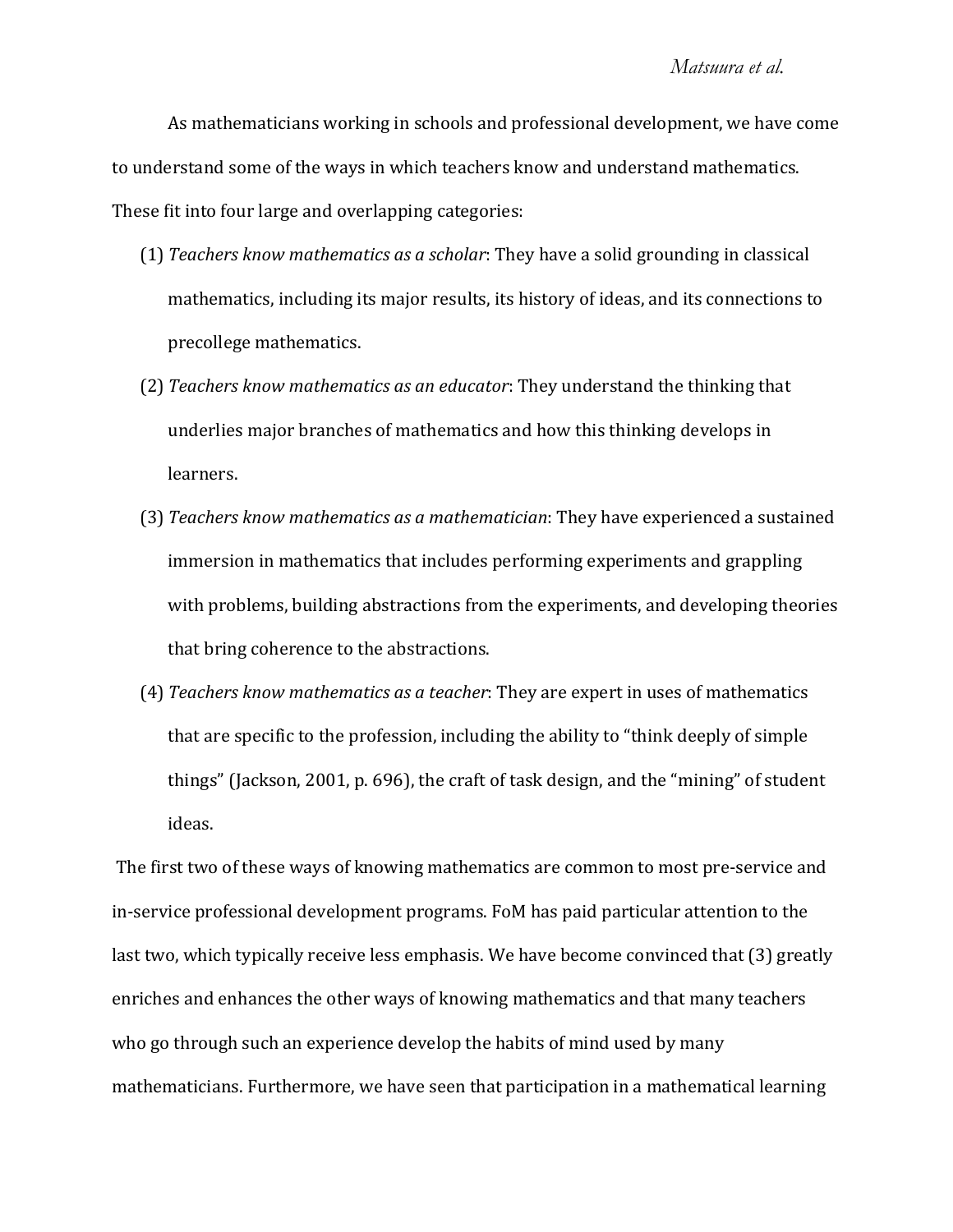community helps such teachers "bring it home" in the sense that they create strategies for helping their students develop the mathematical habits that they themselves have found so transformative.

Other researchers are developing instruments to assess secondary teachers' content knowledge and use of mathematics in their classrooms (Bush et al., 2005; Ferrini-Mundy, Senk, McCrory, & Schmidt, 2005; Horizon Research, Inc., 2000; Measures of Effective Teaching Project, 2010; Piburn & Sawada, 2000; Reinholz et al., 2011; Shechtman, Roschelle, Haertel, Knudsen, & Vahey, 2006; Thompson, Carlson, Teuscher, & Wilson, n.d.). In developing our own instruments, we have drawn insight from all of these projects. But we have most closely followed the model developed by Ball and Hill—specifically, their MKT assessment and Mathematical Quality of Instruction (MQI) protocol for documenting MKT in elementary teachers (Hill et al., 2005; Learning Mathematics for Teaching, 2006). Their instruments measure "specialized" mathematical knowledge, that is, knowledge that teachers use, as distinct from the mathematical knowledge held by the general public or used in other professions, whose components include representation of mathematical ideas, careful use of reasoning and explanation, and understanding unique solution approaches. These skills resemble the kinds of mathematical habits that we are interested in studying at the secondary level.

The collective efforts of the field will all contribute to what we know about MKT, but there are important differences between our instruments and those of others. The differences are listed below.

• A focus on MHoM—the methods and ways of thinking through which mathematics is created—rather than on specific results (Cuoco et al., 1997). It is impossible, even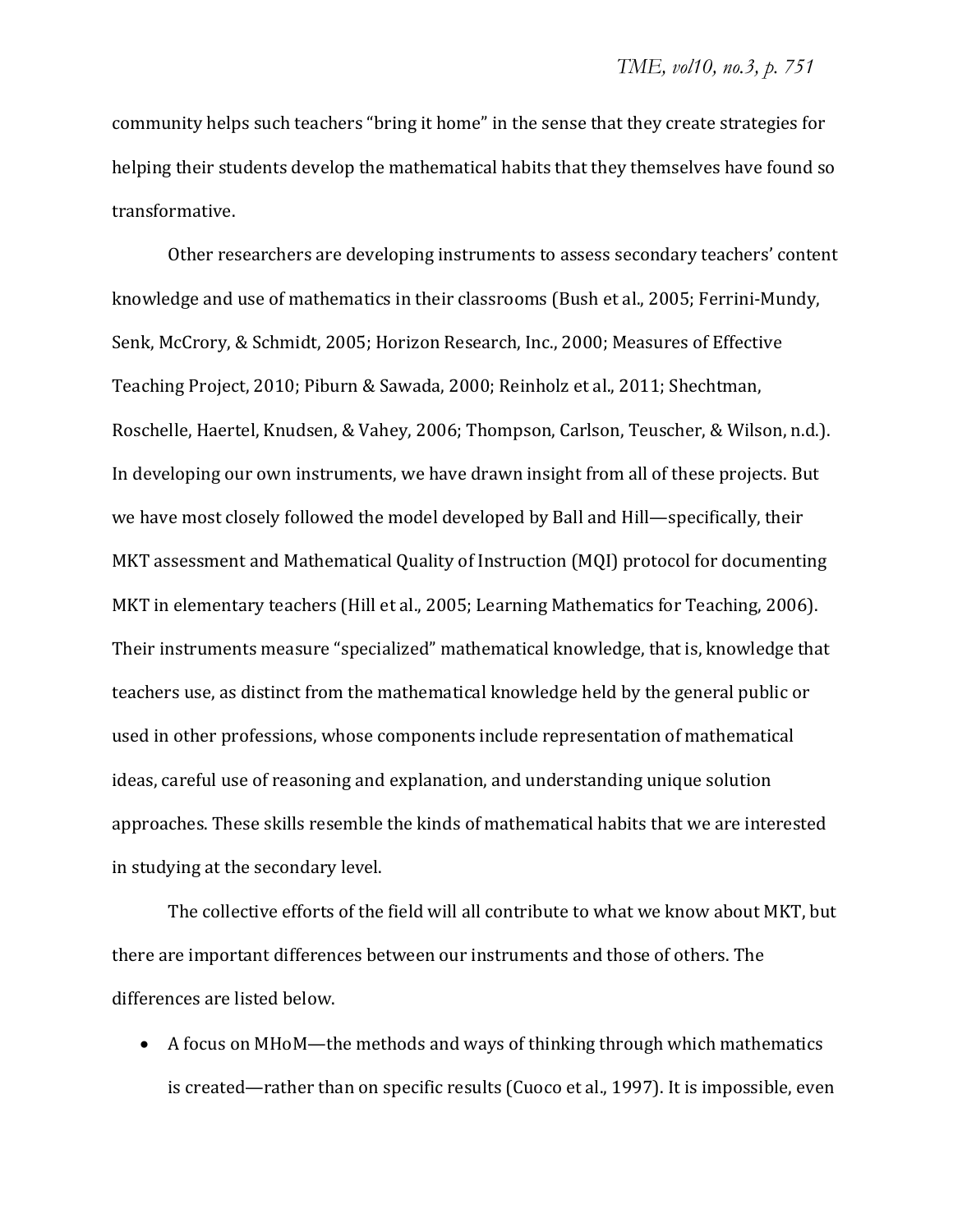in three or four years of high school mathematics aligned with the Common Core, to equip students with all of the facts they will need for college and career readiness. But learning to think in characteristically mathematical ways is a ticket to success in fields ranging from business, finance, STEM-related disciplines, and even building trades.

• The core involvement, at every level, of mathematicians who have thought deeply about the implications of their own habits of mind for precollege mathematics curricula, teaching, and learning (Bass, 2011; Schmidt, Huang, & Cogan, 2002).

Our instruments are, therefore, aimed at discerning the extent to which secondary classrooms are centered on the practice of *doing* mathematics rather than on the specialpurpose methods that often plague secondary curricula (Cuoco, 2008). In our work with teachers, we have seen how expert teachers use core mathematical habits of mind in their profession—in class, in lesson planning, and in curricular sequencing. And, as the Common Core becomes the nationally accepted definition of school mathematics, teachers will be expected to make the development of mathematical habits an explicit part of their teaching and learning agenda. Our work, therefore, makes a unique contribution to the field's increasing level of attention to secondary mathematics teaching.

# **Using Mathematical Language**

In this section, we will focus on a specific mathematical habit—using mathematical *language*—and examine how teachers use this core habit in their instructional practice. We will also consider its potential implications for student learning, and how this habit may work in conjunction with other mathematical habits in the classroom.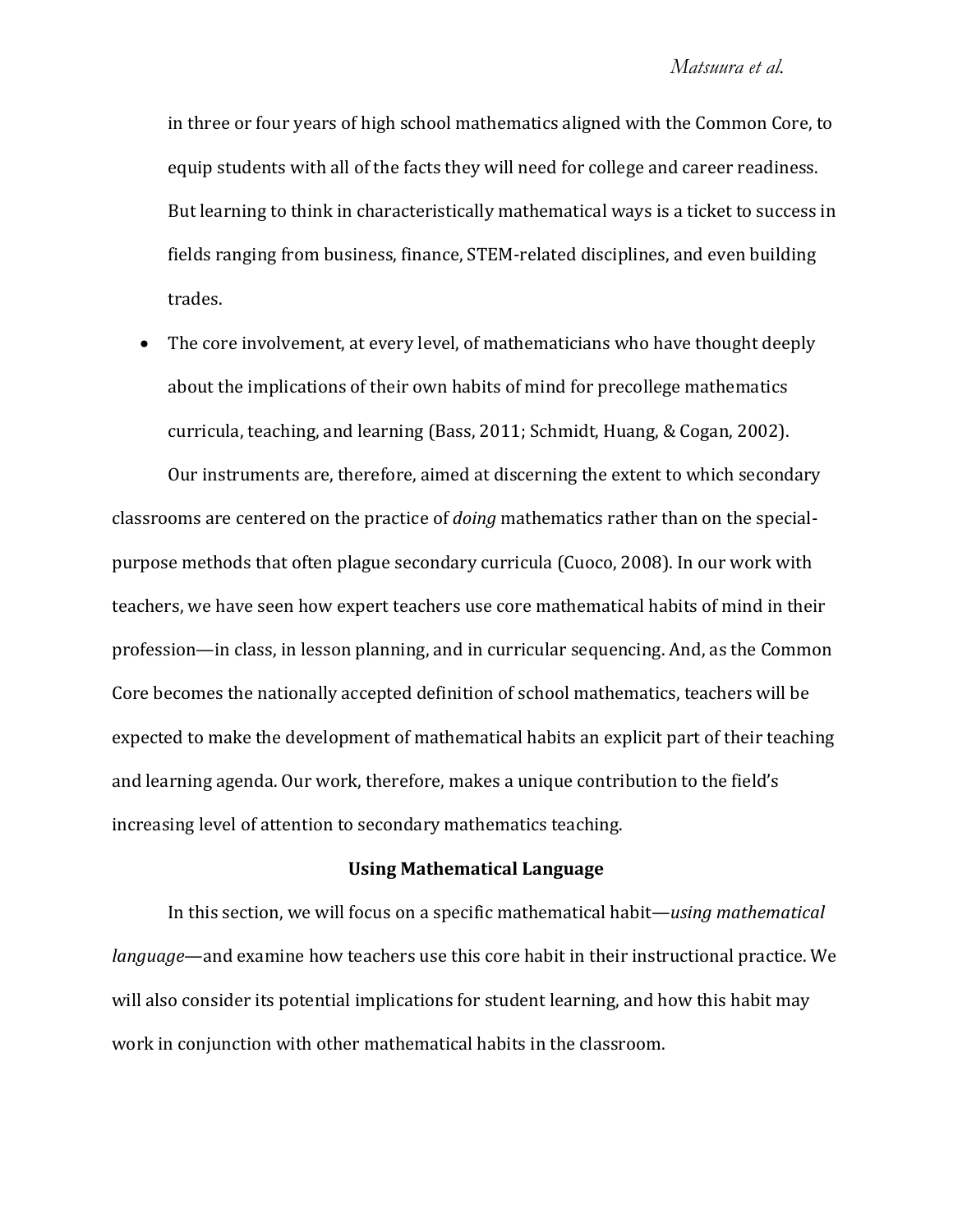In particular, we will discuss examples of three teachers whose Algebra 1 classrooms we observed in our research study. We will begin with Mr. Hart, who uses mathematical language to encapsulate the experiences, observations, and discoveries of his students. Second, we will look at Ms. Graham, who uses precise and operationalizable language as a way of promoting conceptual understanding and ease of problem-solving. And third, we will describe an example of a teacher, Mr. Braun, whose choice of language can interfere with students' engagement in activities designed to promote other MHoM.

All three of these teachers have shown evidence of strong MHoM in their own doing of mathematics. Mr. Hart has held formal and informal leadership roles in a number of FoM's mathematical learning communities; and in those roles, he has exhibited strong MHoM. The other two teachers performed well on our P&P assessment. The names of these teachers have been altered to protect their identities.

#### **Mr. Hart**

We consider Mr. Hart, an Algebra 1 teacher who uses mathematical language to encapsulate the underlying structure that students discovered through experimentation. The mathematical topic of the day is recursive rules. The class begins with students working on the following warm-up problem.

*<sup>A</sup> function follows [this rule] for integer valued inputs: The output for <sup>a</sup> given input is* <sup>3</sup> 2 *greater than the previous output. Make a table that matches the description. Can you make more than one table?*

Note that the rule is incomplete, because it is missing the base case. Students experiment with this rule, creating input/output tables and trying to derive closed-form equations.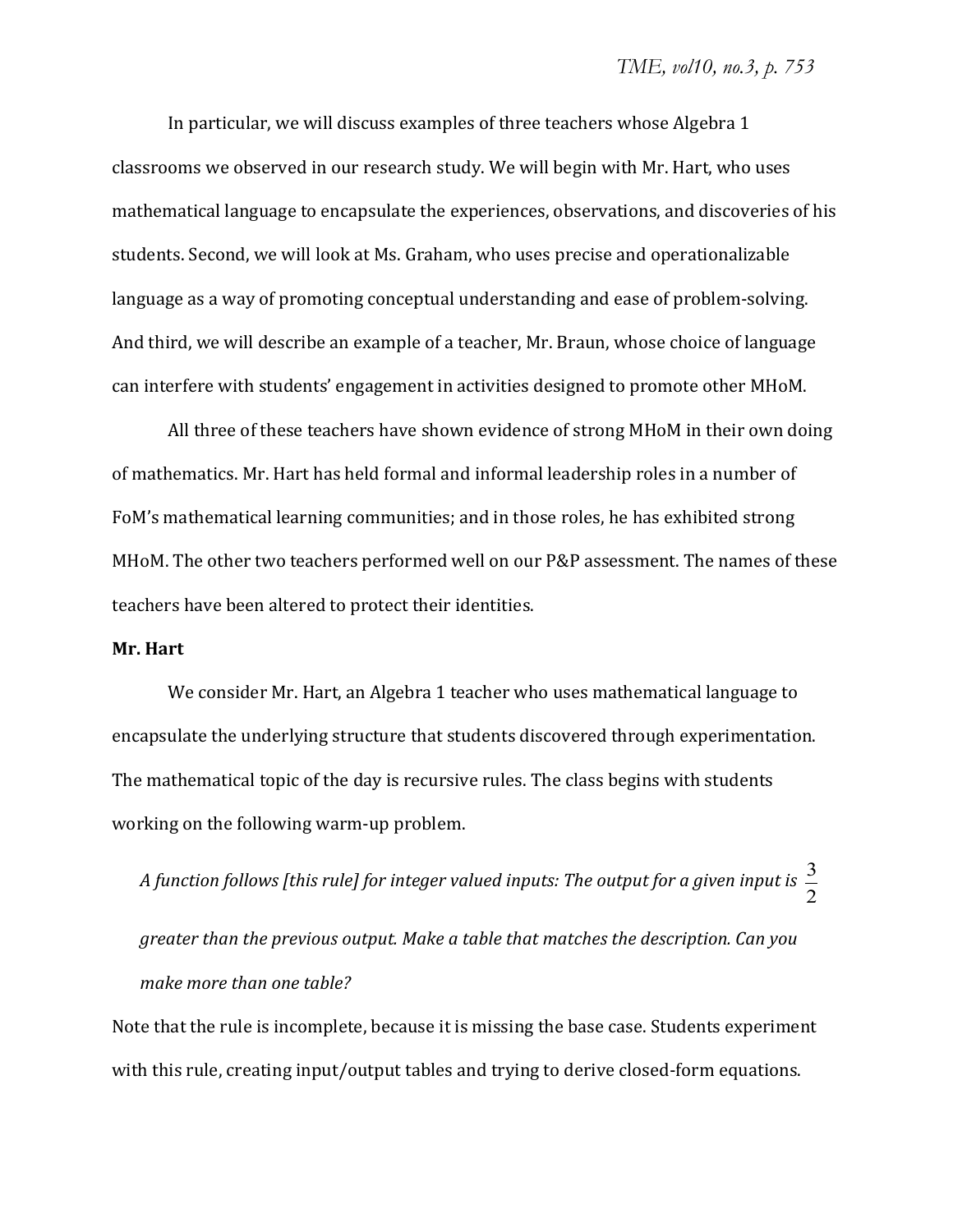# *Matsuura et al.*

Because of their different choices of base cases, they come up with different functions defined by expressions of the form  $f(x) = \frac{3}{2}$ 2  $x + b$ . Students conclude that the graphs of these functions are parallel lines with different y-intercepts. Mr. Hart also asks, "So what's the part where you get to be creative in making these tables?" He then explains, "So you get to pick one number, and then everything else is decided by the part that I gave you [in the warm-up]. But there's still an awful lot of different numbers." Here, he is foreshadowing the *need* to fix the base case.

Then Mr. Hart formally introduces the notions of recursive rule and base case to summarize students' experiences and to capture the underlying structure they observed when working on the warm-up problem. He says,

A recursive rule, that's just the description that tells us how to get from an output to an output from the previous ones. So basically, what we were doing. Now as you saw, there's another piece that's not really enough information. It's just me telling you how to get from one, to the next, to the next. To have a complete rule, we also need to know where to start. Because otherwise, we won't know if we have the rule that—the first rule, the second rule, the third rule, or some other rule completely. (Video transcript, February 14, 2011.)

Next, the class studies the function described by the following table:

| n | f(n) |
|---|------|
| 0 | 3    |
| 1 | 8    |
| 2 | 13   |
| 3 | 18   |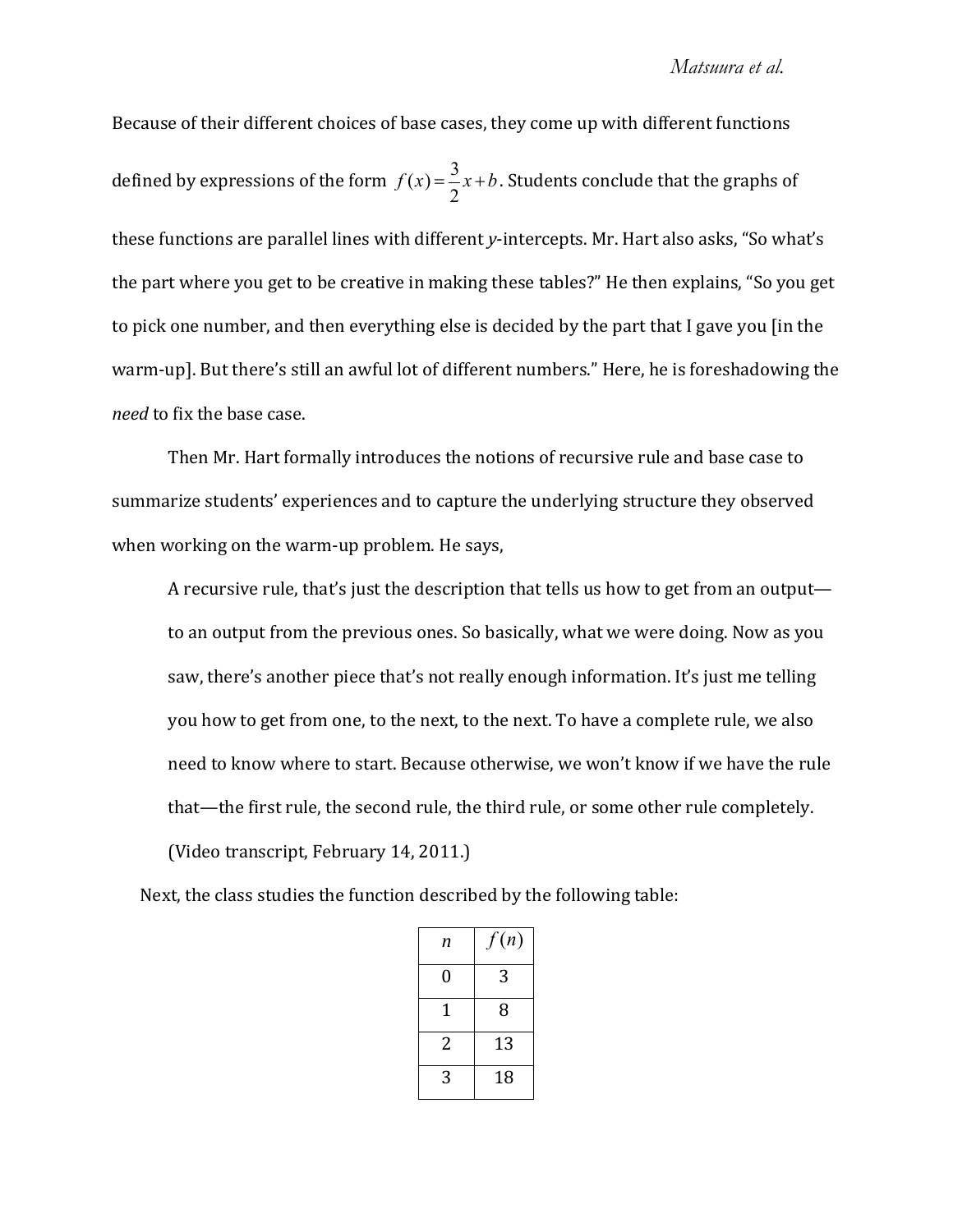| 4 | 23 |
|---|----|
| 5 | 28 |
| 6 | 33 |

In this table of data, students recognize the +5 pattern, i.e., "You add 5 to the output." Through discussion, Mr. Hart guides them to articulate the relationship more precisely:  $f(5) = f(4) + 5$ . Using this concrete example, students are able to derive a general equation:  $f(n) = f(n-1) + 5$ .

To make sense of this recursive rule, Mr. Hart points out that the equation  $f(n) = f(n-1) + 5$  "lets us relate any output to a previous one." In essence, it is the symbolic representation of what he told students in the warm-up problem. Then he describes the need for the base case, saying, "But that wasn't quite enough because lots of you wrote down different rules. And [Student 1] had one, [Student 2] had a different one, [Student 3] had a different one probably, and so on. So we need something else to sort of fix it in place."

Here, a student interrupts and proposes a closed-form rule:  $f(n) = 5n + 3$ . There are now two ways to describe the function at hand, namely the (still incomplete) recursive rule  $f(n) = f(n-1) + 5$  and the closed form rule  $f(n) = 5n + 3$ . He says, "[The recursive rule] tells us how to work our way down the table. If I know one value, I know 23, I can find the next one really easily. Now this one's [points to the closed-form rule] nice too because it lets me work across the table. If I know the input, I can say the output really quickly." In this short episode, Mr. Hart uses the symbolic representation of each rule to discuss its underlying structure.

Mr. Hart returns to the equation written on the board (i.e.,  $f(n) = f(n-1)+5$ ) and says, "But still, this—this rule almost tells me the whole table, but it doesn't quite because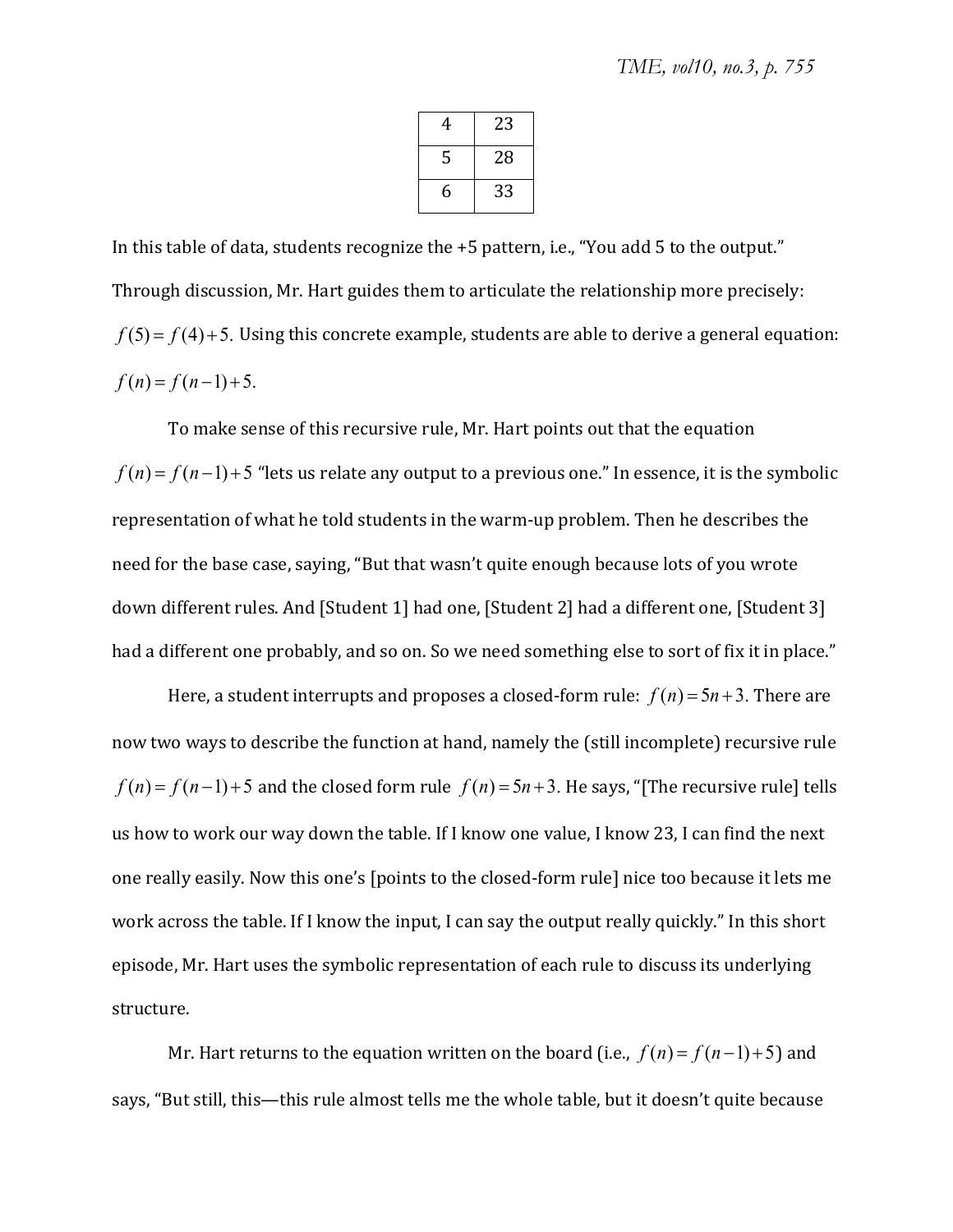I'm missing one critical piece of information." A student chimes in, "Well, you don't know what you started with." Mr. Hart responds with, "That's a good point. Yeah, so like [Student]'s saying this 3 in the table, that's where we're starting. So we kind of need to know that. So the way (pause) a good way that we can sort of keep track of this and write our rule..." Almost 20 minutes into the lesson, Mr. Hart finally introduces the complete notation

$$
f(n) = \begin{cases} 3 & \text{if } n = 0, \\ f(n-1) + 5 & \text{if } n > 0. \end{cases}
$$

He explains this new equation by saying, "So this formula captures exactly what we did. The key part is the recursive part that we had written down already. And this just adds that last bit, the base case, so we can summarize it into one compact rule."

Instead of being a starting point, this notation is the *culmination* of the structures that students discovered through their experimentation and the follow-up discussion. Students readily make sense of the new notation and the accompanying ideas that it encapsulates, because the experience gained through their "struggles" allows them to connect the new language to already-established ideas.

Mr. Hart uses the structure that students found through their experiments to motivate the language needed to describe their observed results. For instance, students' experiments with the warm-up problem, in which they propose different functions that all satisfy the given rule, make the *need* for the base case come alive for them. Indeed, his mathematical habits of mind allow Mr. Hart to create a learning environment where students build new knowledge from their experiences (NCTM, 2000).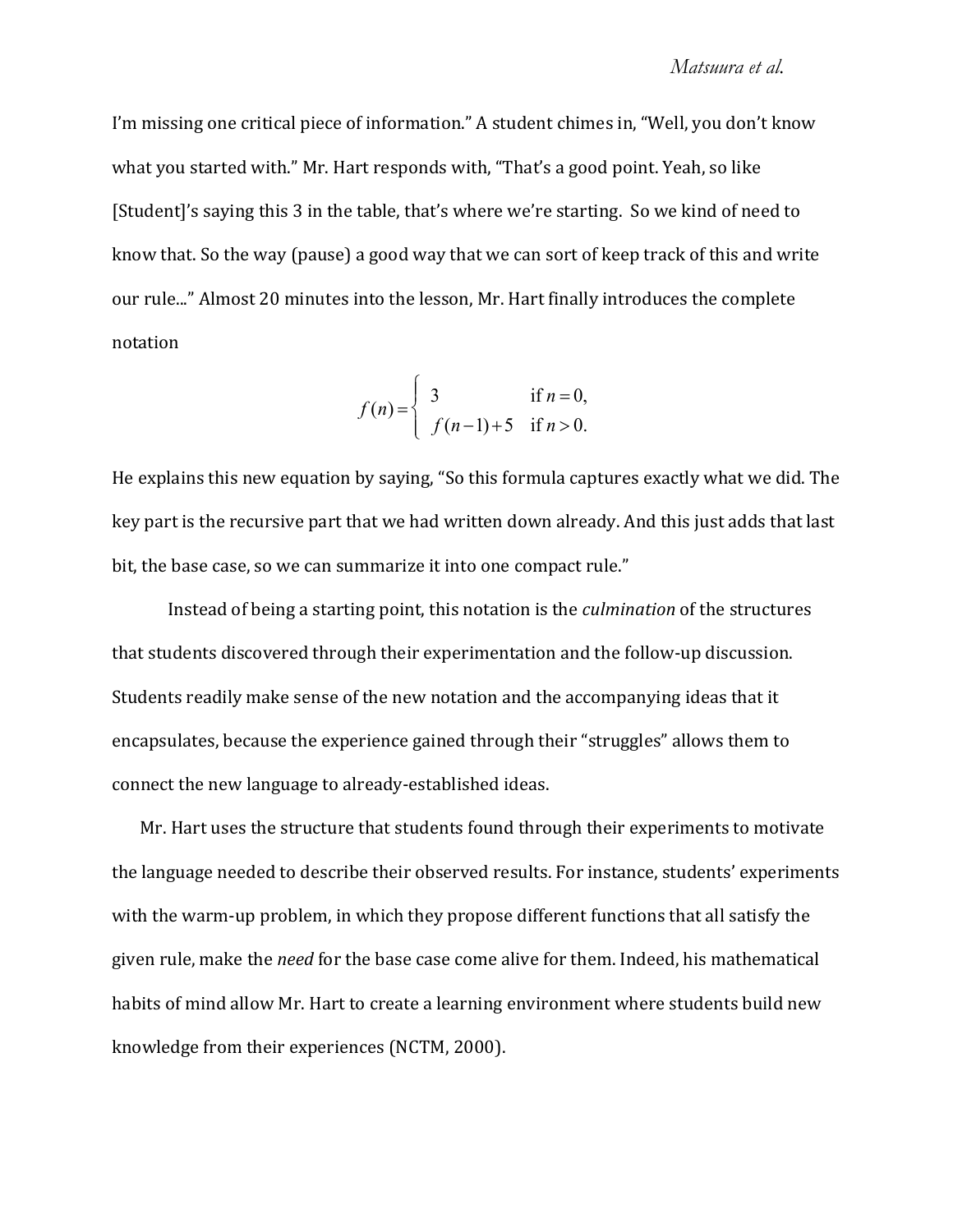# **Ms. Graham**

Through Ms. Graham, we look at how an Algebra 1 teacher uses precise and operationalizable language as a way of promoting ease of problem-solving. More specifically, she helps students make sense of the objective of the given problem and, subsequently, provides insight into how to proceed.

In this episode, a student asks about the following question:

*Determine if*  $r = -2$  *is a solution to*  $6r + 2 = 12 + r$ .

Ms. Graham asks, "Did we not understand what they were asking?" The student confirms, "Yeah, obviously there's an easier way to do it, but I just didn't know how." Then the following dialogue occurs, in which Ms. Graham presses for the meaning of the word "solution":

Teacher (T): All right. When we use the word "solution," all right, we've talked a lot about what a solution is. What does "solution" mean?

Student (S): Like, does-it-when it works.

T: When you said "it works," what do you mean? Because I think you're on the right track.

S: Like, does it make sense?

T: Be a little more specific.

S: I don't know how, like...

T: What does "solution" mean, anyone know? All right.

New student (SN): The answer?

T: "The answer." We talked about this a lot. What's a solution to an equation?

SN: Something that can go into make an equation work.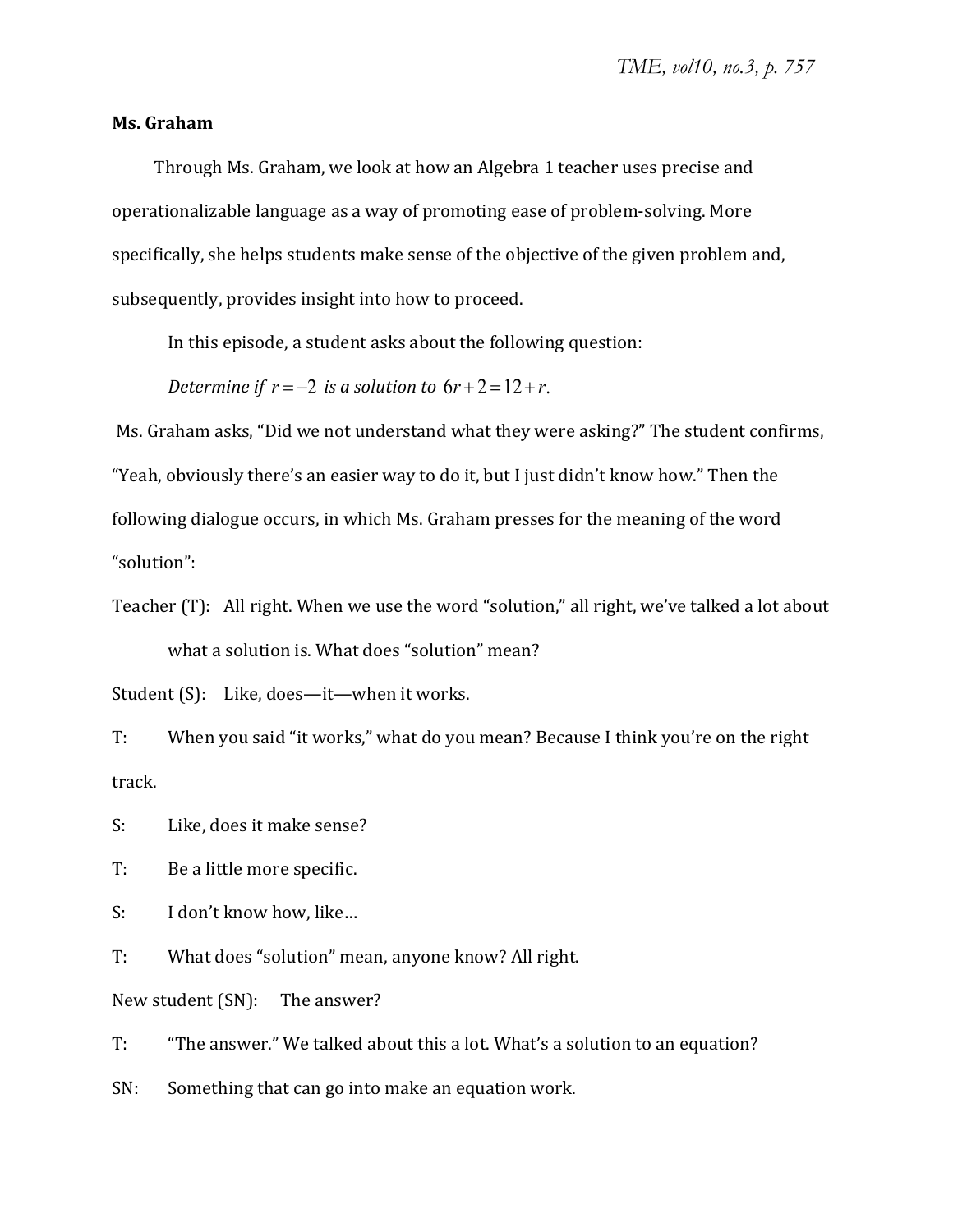T: Something that makes the equation true, OK?

As we will see later in Mr. Braun's example, "works" is often used by students and teachers to describe what it means for a number to be a solution to an equation. Ms. Graham does not settle for this nor other oft-used phrases such as "it makes sense" and "the answer." The language used by students does not help them unravel the problem to understand what they are being asked to do. Only after the operational definition of "solution" has been given can Ms. Graham continue with an explanation of how to proceed.

T: We're stating that  $6r+2$  will be equal to  $12+r$ . And they're asking, "Is  $r=-2$  a solution?" So you got to test it out, just as I asked you to test out that one that we just did. So  $6r + 2 = 12 + r$ . Substitute in  $r = -2$ . So 6 times  $-2$  plus 2—does that have the same value as 12 plus  $-2$ ? And we have to test. All right? We're asking ourselves the question of, does this equal that? [Points to each side of the equation.] OK?

Then Ms. Graham leads the class through the process of substituting  $r = -2$  into the equation and concluding that it is not a solution, since  $r = -2$  yields unequal values of  $-10$ and 10 for the two sides of the equation. The student who originally inquired about this question says, "Ok. Now I get it." The definition of "solution" provided by Ms. Grahamnamely, "something that makes the equation true" is operational (i.e., students can use this definition to understand and accomplish the task posed by the given question). Indeed, once the definition has been given, substituting  $r = -2$  and checking if it makes the equation true is a natural next step.

Ms. Graham concludes this episode by foreshadowing what students will be learning next, by providing them with another definition: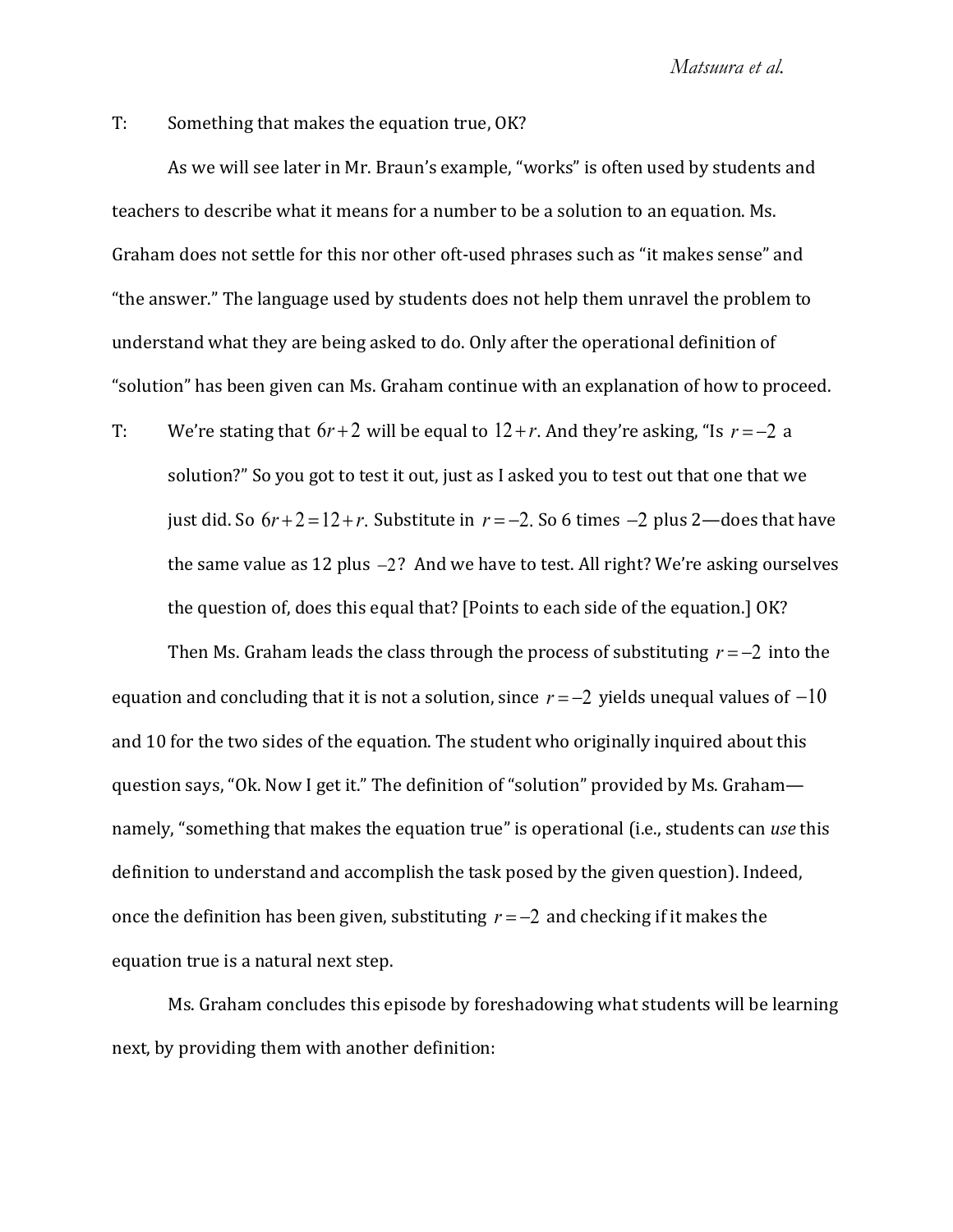T: We're getting to the point where we're going to ask you, "What is the value of r that makes the equation true?" And that's called *solving the equation*.

Throughout the lesson, Ms. Graham consistently uses language carefully. She corrects a student who writes  $82+8=90 \div 3=30-5=25$ , calling it a "run-on sentence in math." When a student describes two sides of an equation by saying, "It's equals," Ms. Graham immediately responds, "They're equal to each other." She repeatedly tells students to check their answer after solving an equation, reminding them what "solution" means. She is also precise in her instructions (e.g., asking the students to "write an expression for the right side of the equation, so that you've got an equation that works and is true when  $x = 3$ ").

## **Mr. Braun**

One of the issues we have encountered in the development of our observation protocol is, "What counts as evidence of non-use of MHoM?" In the case of the habit of using mathematical language, we do see moments in which teachers choose less careful language. For example, a teacher might choose to use informal language. Sometimes there is evidence that the teacher is making this choice because the informal language seems more accessible to students. But such choices—if not made carefully—can lead to student confusion.

In the following example, Mr. Braun is setting up an investigation that aims to lay the foundation that the graph of an equation is a representation of the solution set of the equation (Education Development Center, Inc., 2009b). To launch the investigation, Mr. Braun writes the equation  $3x+2y=12$  on the overhead projector and asks students, "What's the answer?" He then describes some of the solutions students offer as "that works" or "that doesn't work." The following is an excerpt from the launch of the investigation. There are two things to note. First, Mr. Braun is modeling how students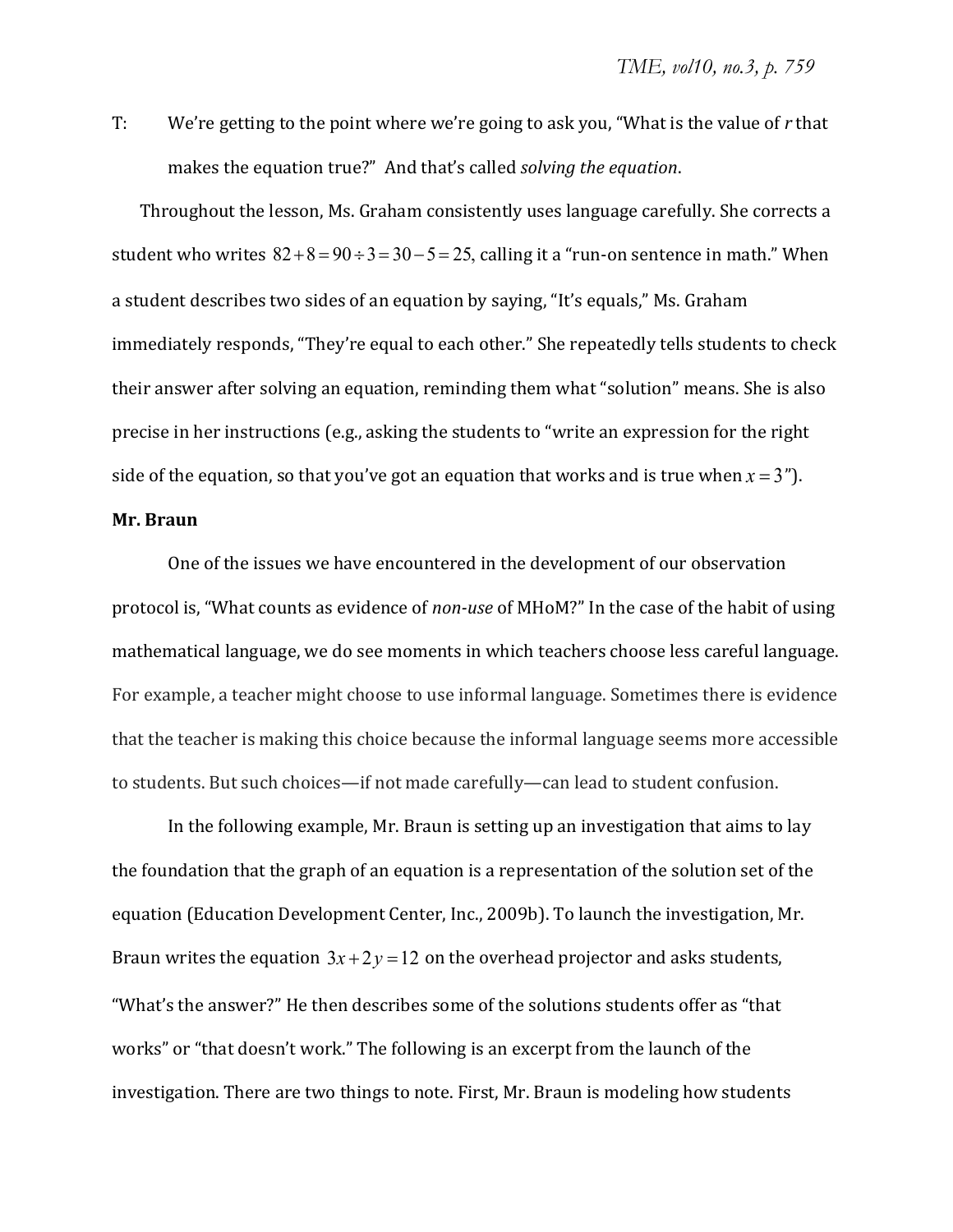might experiment with numbers as a way of making sense of the relationship between graphs and equations. Second, observe how frequently he uses the word "works."

T:  $3x + 2y = 12$ . What's the answer?

SN: It's complicated.

- T: Oh, no. What do you think?
- $SN: 1$  and  $2?$
- T: You think I can use 1 and 2?
- S:  $x \text{ is } 1 \text{ and } y \text{ is } 2.$
- T: x is 1 and y is 2. How would I find out if [name] is right? I could put in the numbers that he gave me, so I'm going to put in 1 for x and I'm going to put in 2 for y, and do I get 12, like I'm supposed to? What's  $3 \times 1$ ?

Students (Ss): 3.

- T: What's  $2 \times 2$ ?
- $Ss$ : 4.
- T: What's  $3 + 4$ ?
- $Ss: 7.$
- T: Did I get 12?
- Ss: No.
- T: Man, [name], that's a bummer. OK, so-
- SN: Oh, I know it.
- T: that was something that didn't work. It's not bad to find out things that don't work. Sometimes, you're going to be asked in these investigations to find things that don't work, so remember how we did that.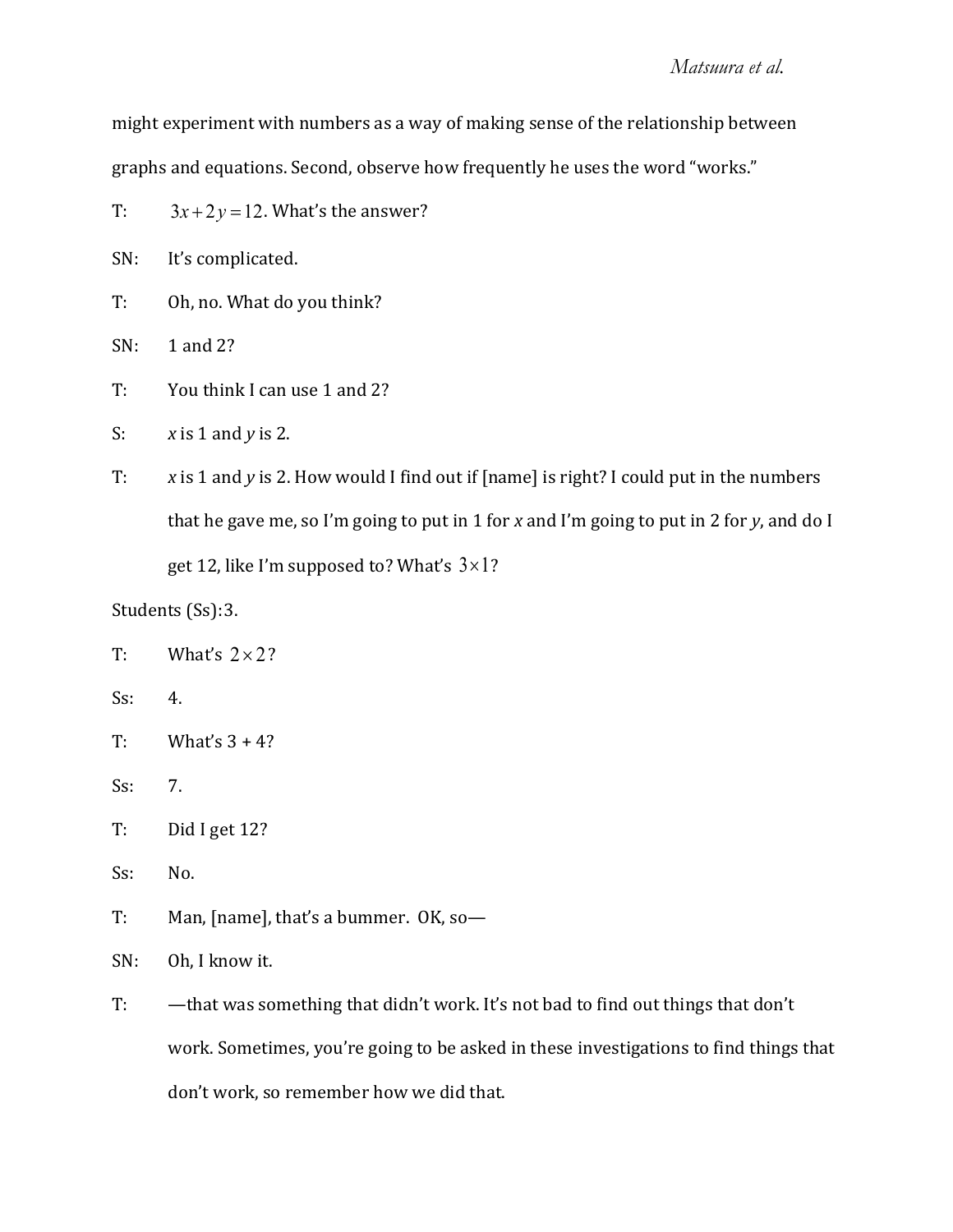At this point, the teacher continues to take student guesses for x and y. Students

make guesses and one student suggests  $x = 2$  and  $y = 3$ . Mr. Braun tries that suggestion, and sees that indeed,  $3(2) + 2(3) = 12$ .

- T: OK, so we found out that 1 and 2 did not work; we found out that 2 and 3 did work. Do you think there are any more things that don't work?
- SN: Yes.
- T: A lot more things that don't work. OK, do you think there are any more things that do work?
- S: Yes.
- T: Can you think of another thing that does work? [...]

 $SN: 3(3)...$ 

- T: OK, if I put a three there, OK.
- S: And then, the  $2y$  is  $2$ ,  $2(1)$ .
- T:  $2 \times 1$ . OK, this is 9, right? Plus 2, makes 11 instead of 12. So, we found another thing that doesn't work. So, I—[name], you must have been right, there were more things that do not work. Can you find anything else that does work?
- $SN: 4$  and 1.
- T: You think 4 and 1 works? Where do I put my 4, for x or for y?
- S: For *x*, yeah.
- T: OK, so I put in  $3(4) + 2(1)$ , that gives me  $12 + 2 = 14$ . We found another thing that doesn't work.
- S: Actually, put 3 for *y*, plus 1.5.
- T:  $\left[ \ldots \right]$  2(1.5), what are we going to get?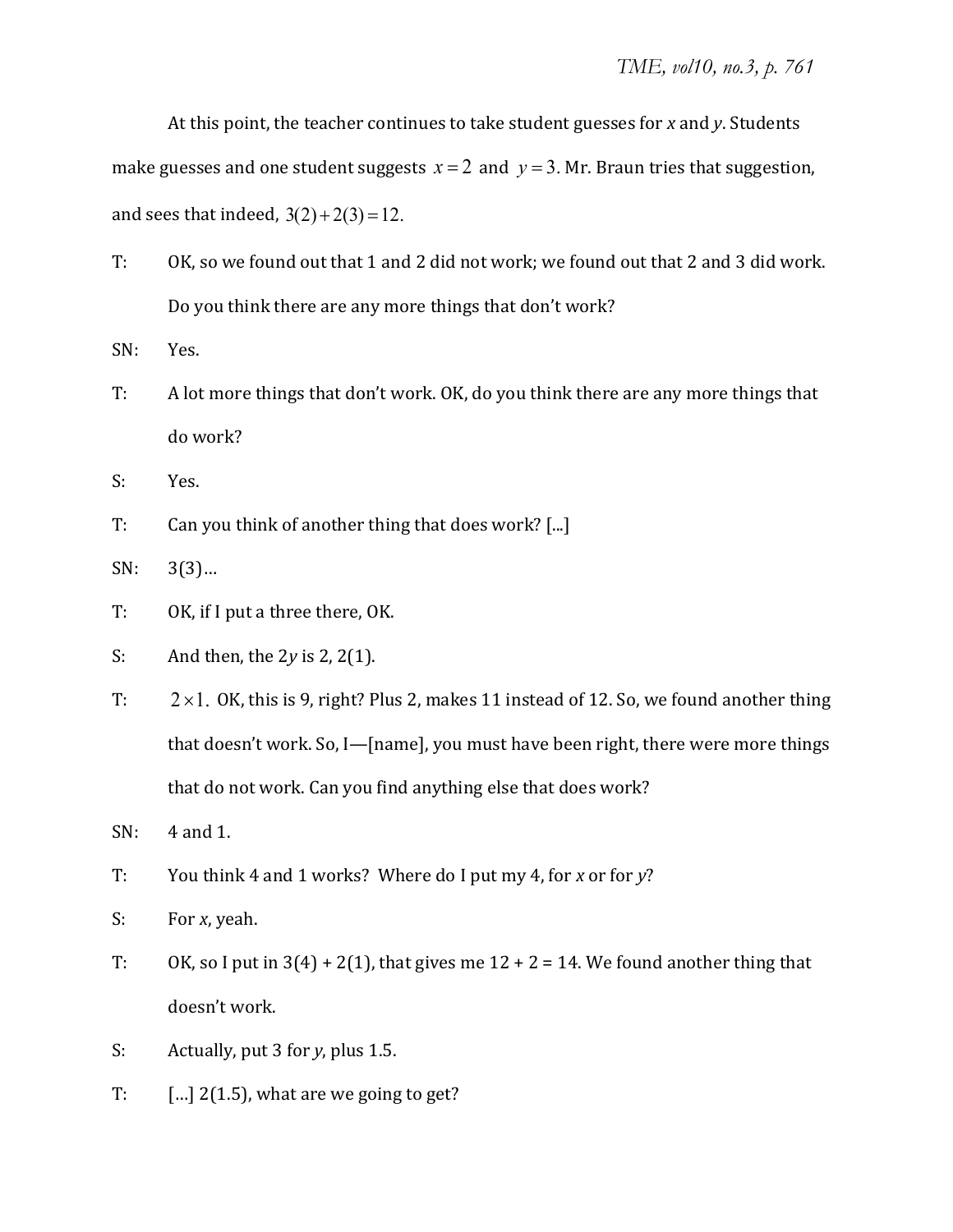$Ss$ : It's 3.

T: 3, and we had 9. Is  $3 + 9 = 12$ ?

Ss: Yes.

T: Hey, look at that. All right, now, that's the kind of thing I want you to do. You're just going to try some things. Some of them will work; some of them won't work.

Mr. Braun has modeled a detailed investigation of looking for points that satisfy the equation  $3x+2y=12$ , using the word "works" as a substitute for "satisfies the equation." He uses the phrases "works" and "doesn't work" repeatedly. He then hands out a worksheet for investigation that includes the problems:

Each point in the following table satisfies the equation  $x + y = 5$ .

a) Complete the table.

| X             | у                | (x, y) |
|---------------|------------------|--------|
| $\mathbf 1$   | $\overline{4}$   | (1, 4) |
| 2             |                  |        |
| $-3$          |                  |        |
|               | $\boldsymbol{0}$ |        |
| $\frac{1}{2}$ |                  |        |
|               | $-2$             |        |
|               | $\frac{11}{3}$   |        |

b) Graph the  $(x, y)$  coordinates that satisfy the equation  $x + y = 5$ . [Grid supplied.]

c) What shape is the graph?

and

Use the equation  $2x+3y=12$ .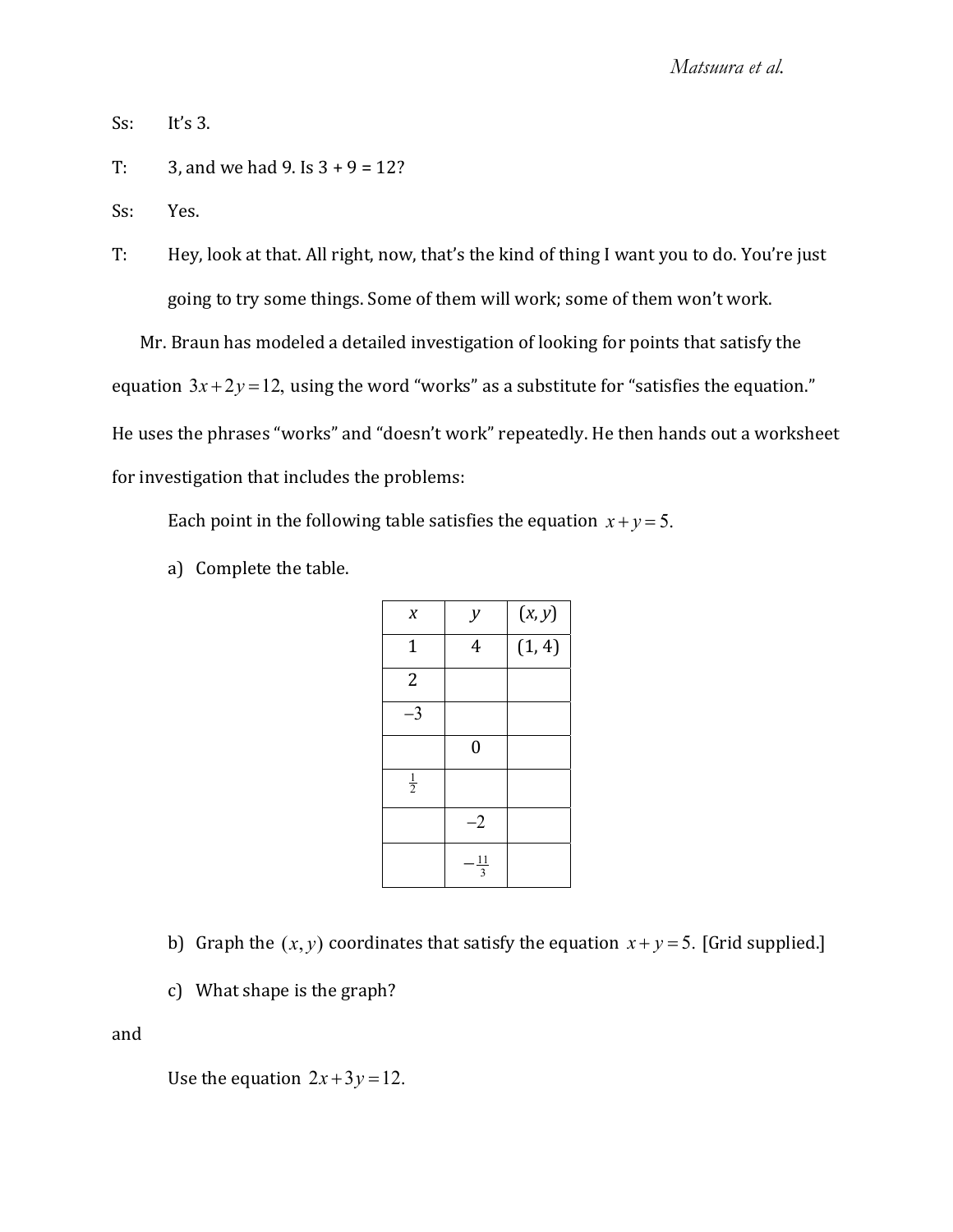- a) Find five points that satisfy the equation.
- b) Find five points that do not satisfy the equation.

Students begin the investigation. Some do not know what it means for a point to "satisfy an equation." Mr. Braun had created the worksheet based on problems in an Algebra 1 textbook—in the book, students are reminded that "If a point's coordinates make an equation true, the point 'satisfies the equation'" (Education Development Center, Inc., 2009a, p. 251). Mr. Braun had left that reminder off of his worksheet, and some of the students get stuck. For example:

- S: ... Please!
- T: You just told me, though. [Laughter] What are we trying to do? What's it asking you to do?
- S: Find this point...
- T: OK, what does "satisfy" mean? That's the same equation we played with at the beginning of class, right?
- S: I don't know.

T: It is, right? We didn't say "satisfy" and "not satisfy"; what were the words that we used?

- S: I don't know. I don't know.
- T: When [name] gave us 3 and 1.5, what did we say?
- S: Decimal?
- T: Well, we said they were decimals, we sighed at [name], but beside that, what else did we say? What does this side equal?
- S:  $x^2 y^2$  What?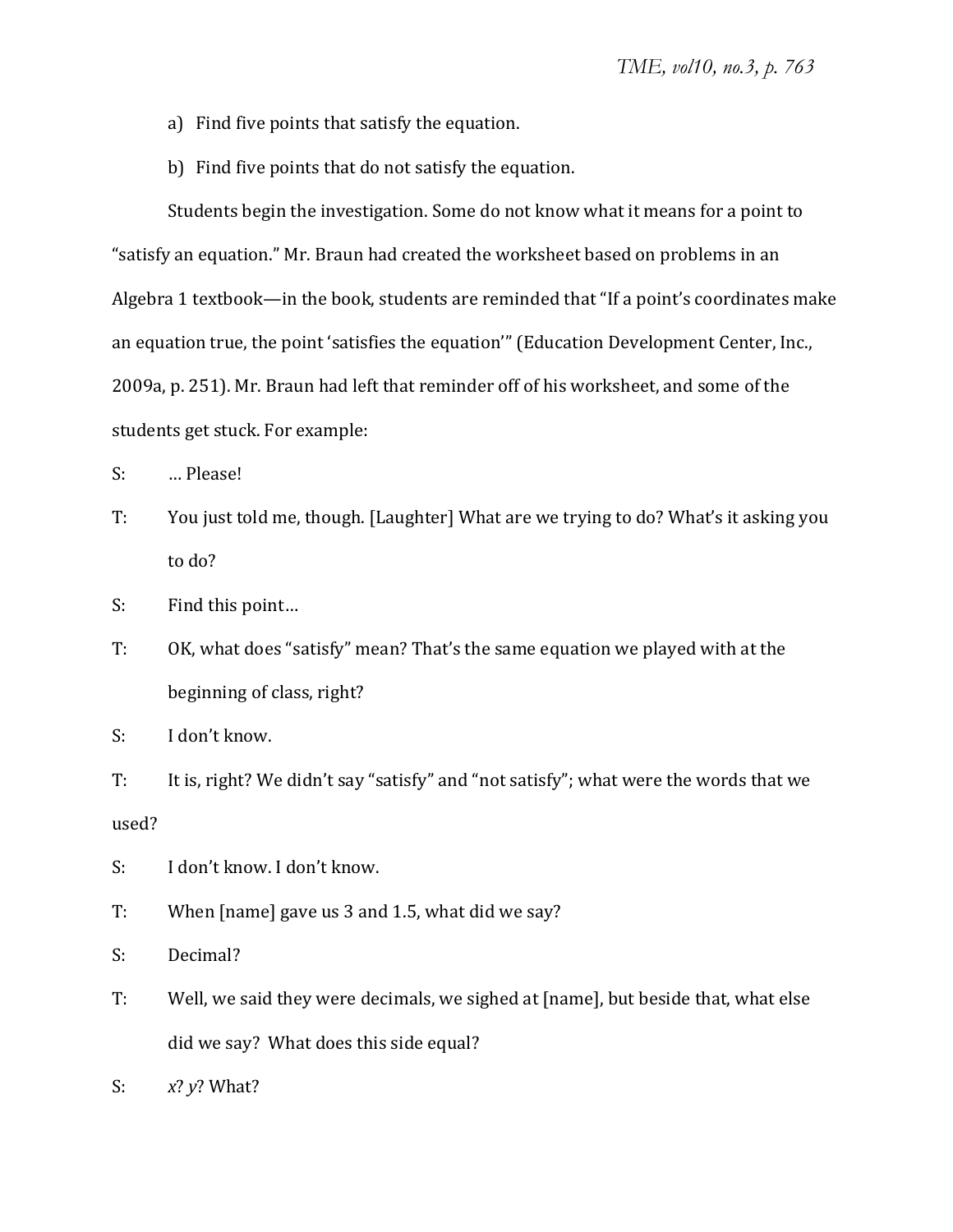- T: What's  $3 \times 3$ ?
- $S: 9.$
- T: What's  $2 \times 1.5$ ?
- $S: 3.$
- $T:$  What's  $9 + 3$ ?
- $S: 12.$
- T: So, what did we say? "[Name]'s solution..."
- S: Works?
- T: Works! "Works" is another word for "satisfies." If you want to sound smart, you say, "It satisfies the equation." OK? All right.

Similarly, another student asks:

- S: I don't understand what it's asking us! [Laughter]
- T: All right, fair enough. It says, "Sketch a graph of all the  $(x, y)$  coordinates that satisfy"—work—"in this equation," and here's my equation.

On one hand, this is not a big deal. The teacher can travel from group to group, reminding them what "satisfies the equation" means, but he usually simply says that "it means 'works." However, "works" as a description is not operational. When students are solving problems, they repeatedly ask about the phrase "satisfies the equation." Rather than offer the operationalizable definition: "if a point's coordinates make an equation true, the point satisfies the equation," Mr. Braun returns to the phrase "works."

It is worth noting that the following day, Mr. Braun poses a warm-up question to his class: "What does it mean to be a solution?" Although he does not specifically address the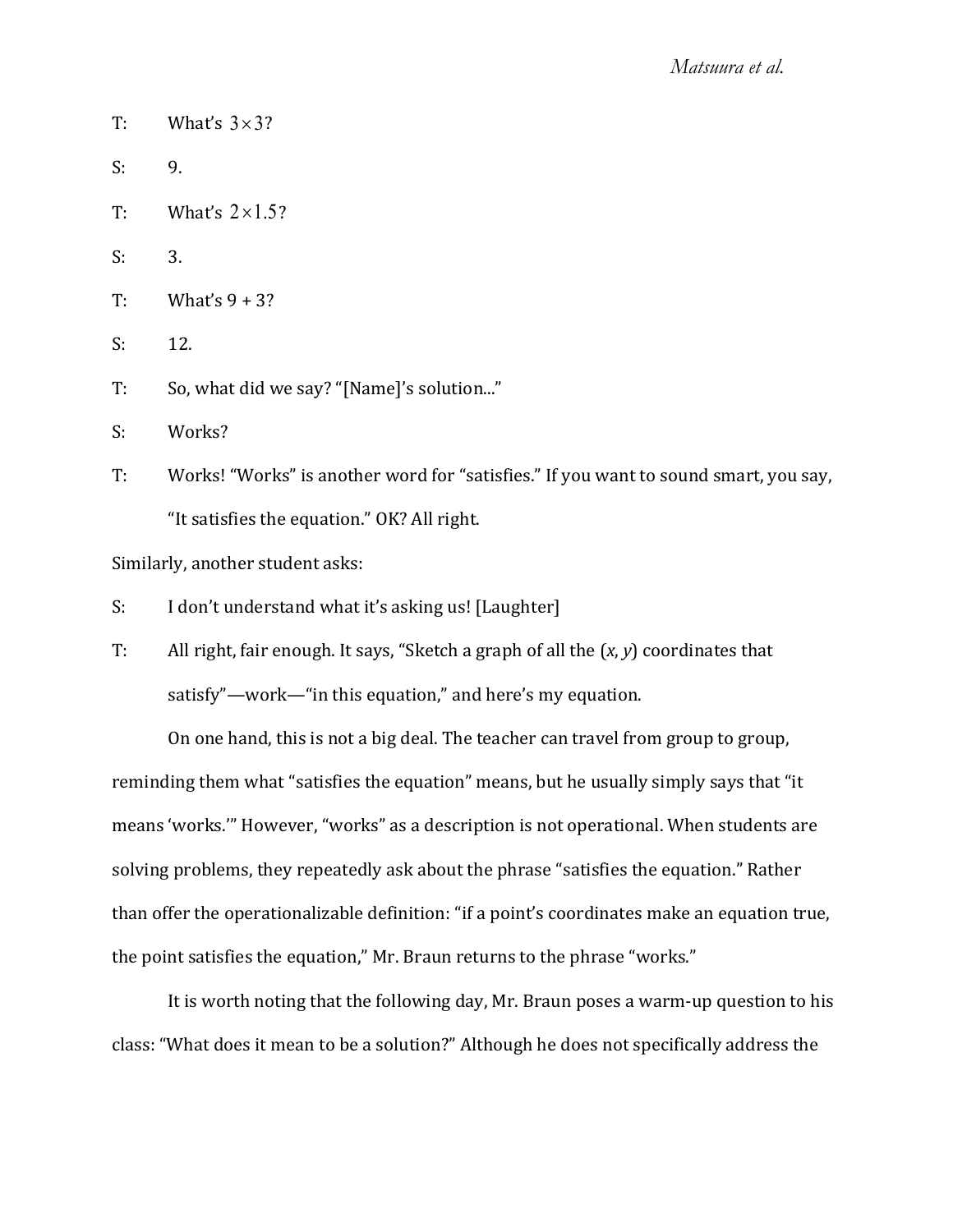definition of a point satisfying an equation (and the issue continues to persist for students), he does start working on unpacking that language for students.

#### **Common Themes in the Examples**

Several observations and questions emerge for us in these examples. First, what strikes us again and again is the complexity of teachers' uses of MHoM. These habits cannot be deployed independently in the classroom any more than they can be when teachers (and mathematicians) do mathematics for themselves. In fact, we saw that the habit of using mathematical language can either complement or get in the way of student experimentation and inquiry, depending on how the teacher uses the habit. In Mr. Hart's class, the precise definition of recursive function is motivated by the structure that his students discovered through experimentation. And, in turn, Mr. Hart plans to use this function notation as an investigative tool to explore further topics (e.g., the connection between linear and exponential functions). Mr. Braun also brings experimentation into his classroom. Indeed, his students conduct an investigation to explore the relationship between an equation and its graph. However, some students have difficulty beginning the investigation, because they do not understand the language they encounter in the task. Here, an operational definition of the phrase "satisfies the equation" may have led them to understand the problem statements and given them insight into how to proceed.

Throughout these examples, we also saw how the use of mathematical language can support students' understanding. In Ms. Graham's class, we see how she pushes her students to clearly state the meaning of the word "solution." And its definition becomes a vehicle that facilitates the problem-solving process. In contrast, we see Mr. Braun whose students encounter the phrase, "satisfy the equation." Instead of providing a usable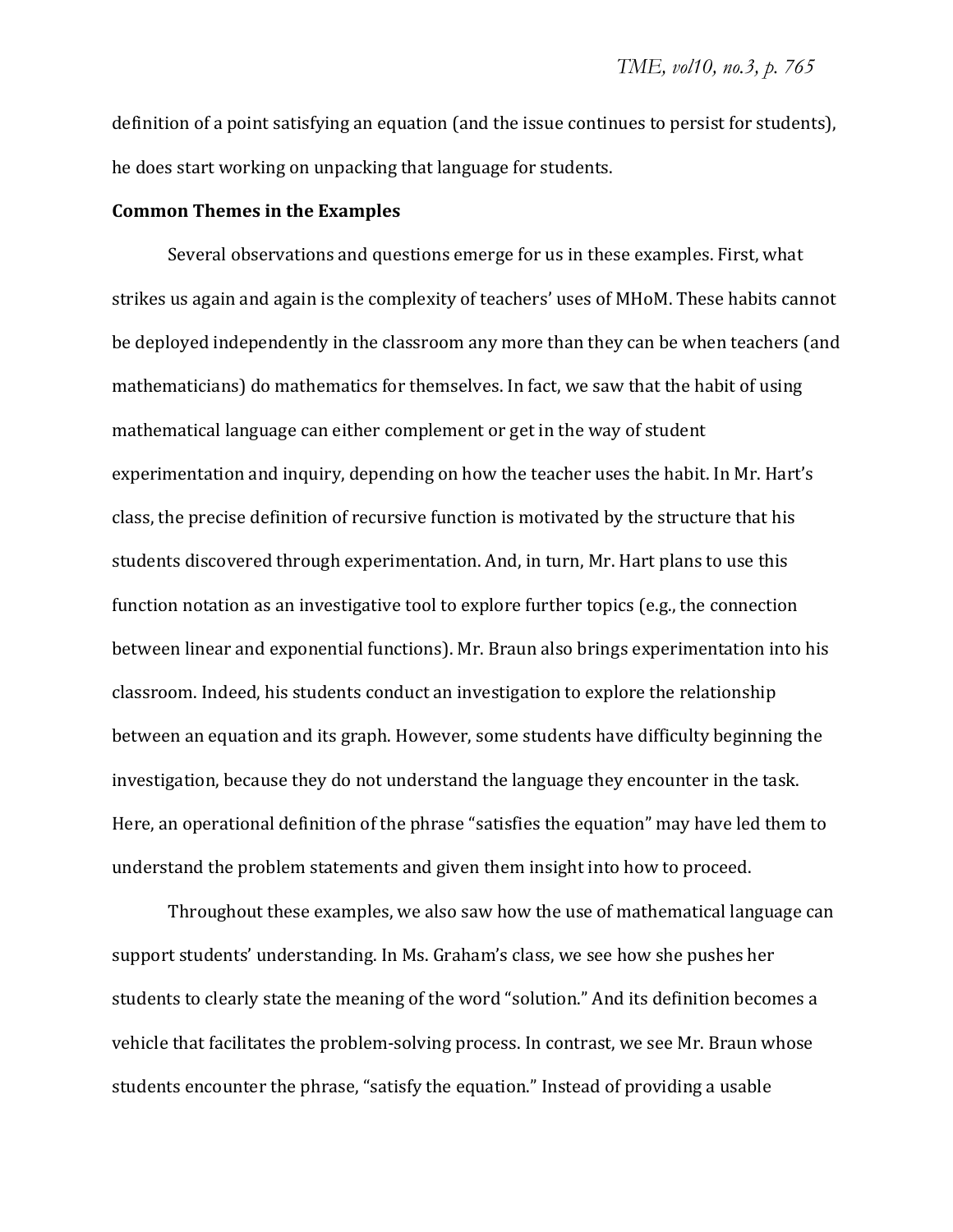#### *Matsuura et al.*

definition, he offers an alternative, namely "works." We believe Mr. Braun is wellintentioned here. Specifically, there is evidence that he is trying to make the language less intimidating for students by offering a more informal phrase. Indeed, he says, "'Works' is another word for 'satisfies.' If you want to sound smart, you say, 'It satisfies the equation."" But as discussed earlier, "works" is a phrase that is difficult to operationalize. It leads to confusion for his students, because they do not know how to use it. One of the mathematical practices advocated by the Common Core is attending to precision. The Common Core states that. "Mathematically proficient students try to communicate precisely to others. They try to use clear definitions in discussion with others and in their own reasoning" (NGA Center & CCSSO, 2010, p. 7). That "usability" of language is an important part of communicating precisely, and one that seems especially important for teachers.

In particular, the careful use of mathematical language not only helps clarify ideas for students, as it did in Ms. Graham's class, but it helps them understand the mathematics itself in a deeper way. We see this in Mr. Hart's lesson, where the recursive formula for  $f(n)$  captures the properties of the function that students found through their investigations. Indeed, this formula is both a product and a reflection of their experiences. In our work with FoM teachers, we have found that encapsulating various insights into precise language—as we saw in Mr. Hart's class—helps one better understand the ideas themselves.

Mr. Hart also recognizes the power of precise language to drive further investigations. Later in the school year, these students will use function notation to study transformations of functions (e.g., stretches, shrinks, and translations). He adds, "I think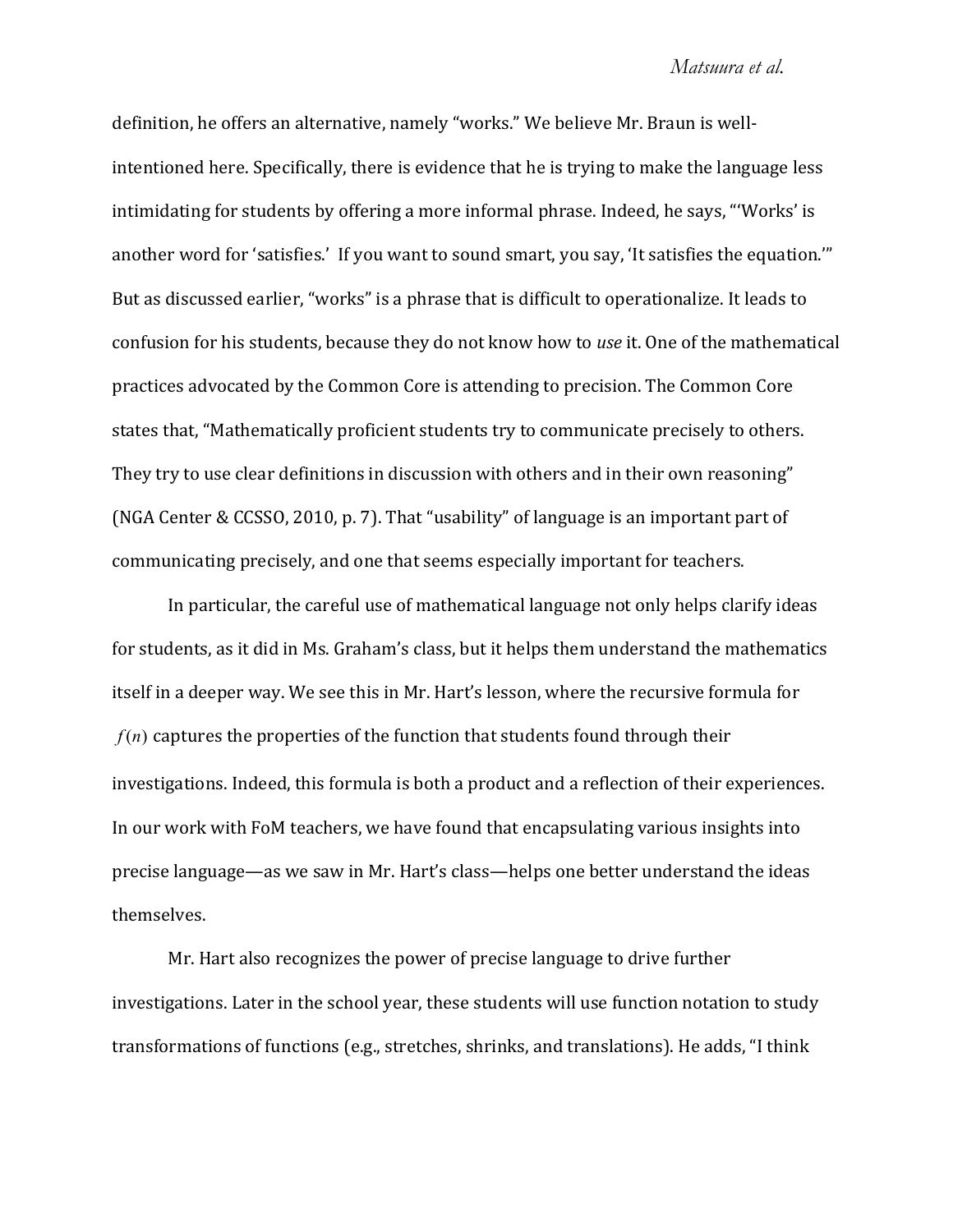that will be a place where students will really appreciate the function notation in representing those transformations more easily."

Mr. Hart concludes the post-interview by describing how today's lesson is part of a bigger unit and how it sets the foundation for later lessons. He plans to use these recursive rules as a vehicle for better understanding their closed-form counterparts. In a future lesson, students will investigate the connection between linear and exponential functions. "I want my students to see that recursively, exponential functions are very, very similar in their representation to linear functions. I think that will provide a nice foundation for studying exponents," he says. Here, Mr. Hart is using the language of recursive functions to shed light on the connections between their corresponding closed-form representations.

Our own goals in watching these videos have been to better understand teachers' uses of MHoM, and to learn about how we might measure that use. Part of our desire to measure the use stems from our desire to understand (eventually) the link between teachers' uses of MHoM and learning outcomes for students, particularly if we can measure students' uses of MHoM or students' facility with Common Core's Mathematical Practices, which include significant overlap with MHoM. Within the context of the examples in this paper, might teachers' use of language have an impact on student achievement? Even to begin to answer such a question, we must have some objective way of deciding whether or not a given teacher is using clear, usable, and precise language. This, too, is complex. Establishing what counts as "clear, usable, and precise" language depends very much on the classroom context. Mr. Braun uses the word "works" so consistently in his classroom discussion, that if it did not cause confusion, surely we would want to "rate" that as totally acceptable language, taken as shared by the whole classroom.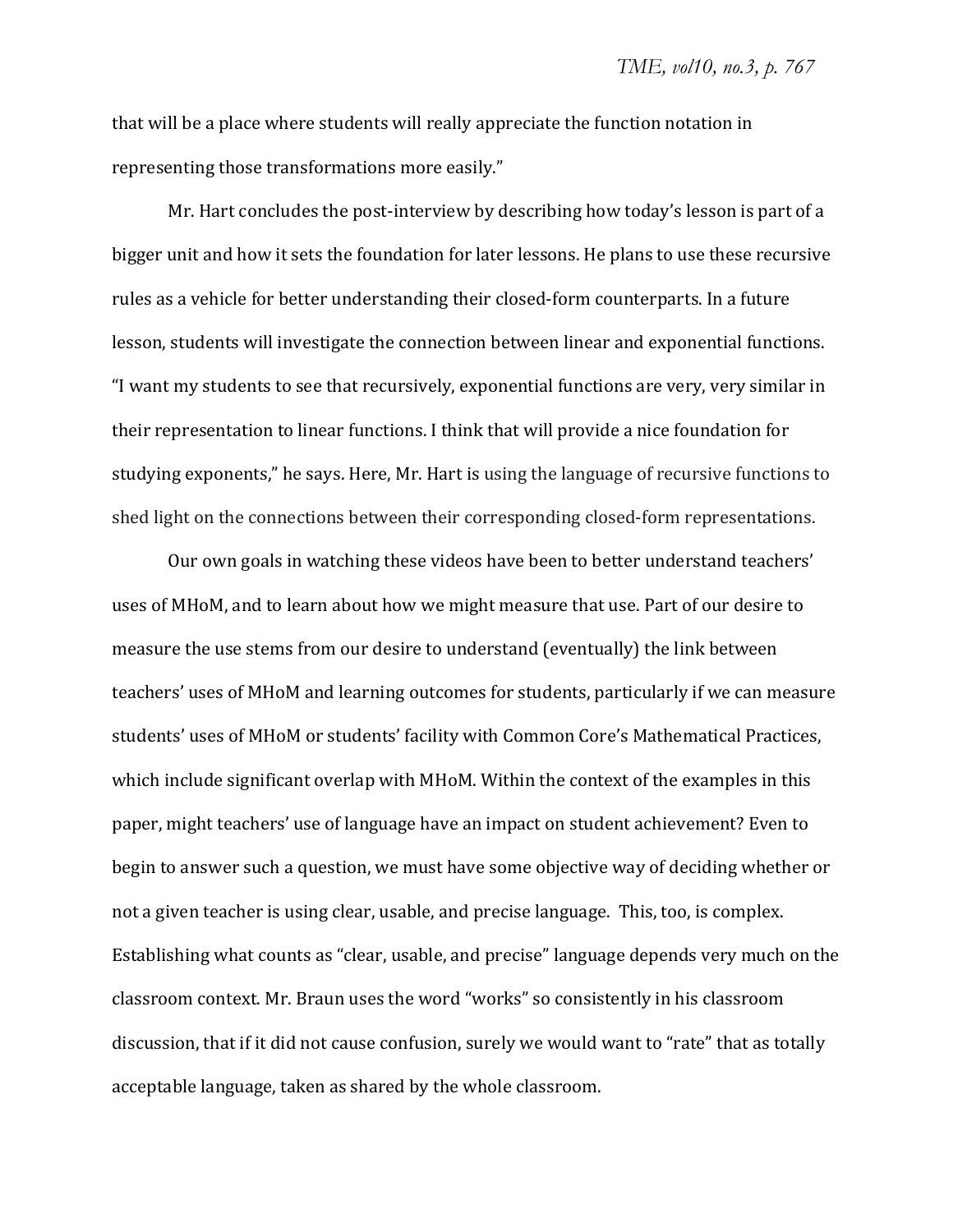### **Impact and Next Steps**

We began our research work partly because we wanted to assess the effects of our own MSP professional development programs using tools that were consistent with the goals of our MSP, and partly because we wanted to understand the MHoM of secondary teachers better. We did not find instruments that measured teachers' MHoM—either when doing mathematics for themselves or teaching mathematics in their classrooms-in existence in the field, so we began to create our own. Although we expected to learn from the data gathered using our instruments, we did not anticipate the immediate implications that our research would have on the professional development programs in our MSP. For example, based on what we had learned from our research, we piloted the *Mathematical Habits of Mind Shadow Seminar* in the summer of 2011, geared toward teacher participants returning to PROMYS for Teachers (our summer immersion program) for a second summer. Through discussions, readings, curriculum analyses, and lesson designs, the goal of this seminar was to explore (a) the ways in which secondary teachers know and use MHoM in their profession, and (b) the effects that a learning environment that stresses MHoM might have on secondary students. We will continue to offer and refine this course as part of our summer immersion program for teachers.

We also did not anticipate the potential for impact on the field. While development and validation of truly reliable tools is beyond the scope of the current FoM-II study, we have been laying the groundwork for our MHoM instruments—the P&P assessment and the observation protocol—over the last few years. This exploratory phase of instrument development also coincided with the emergence of the Common Core State Standards and its adoption by 45 states (NGA Center & CCSSO, 2010). Our MHoM construct is closely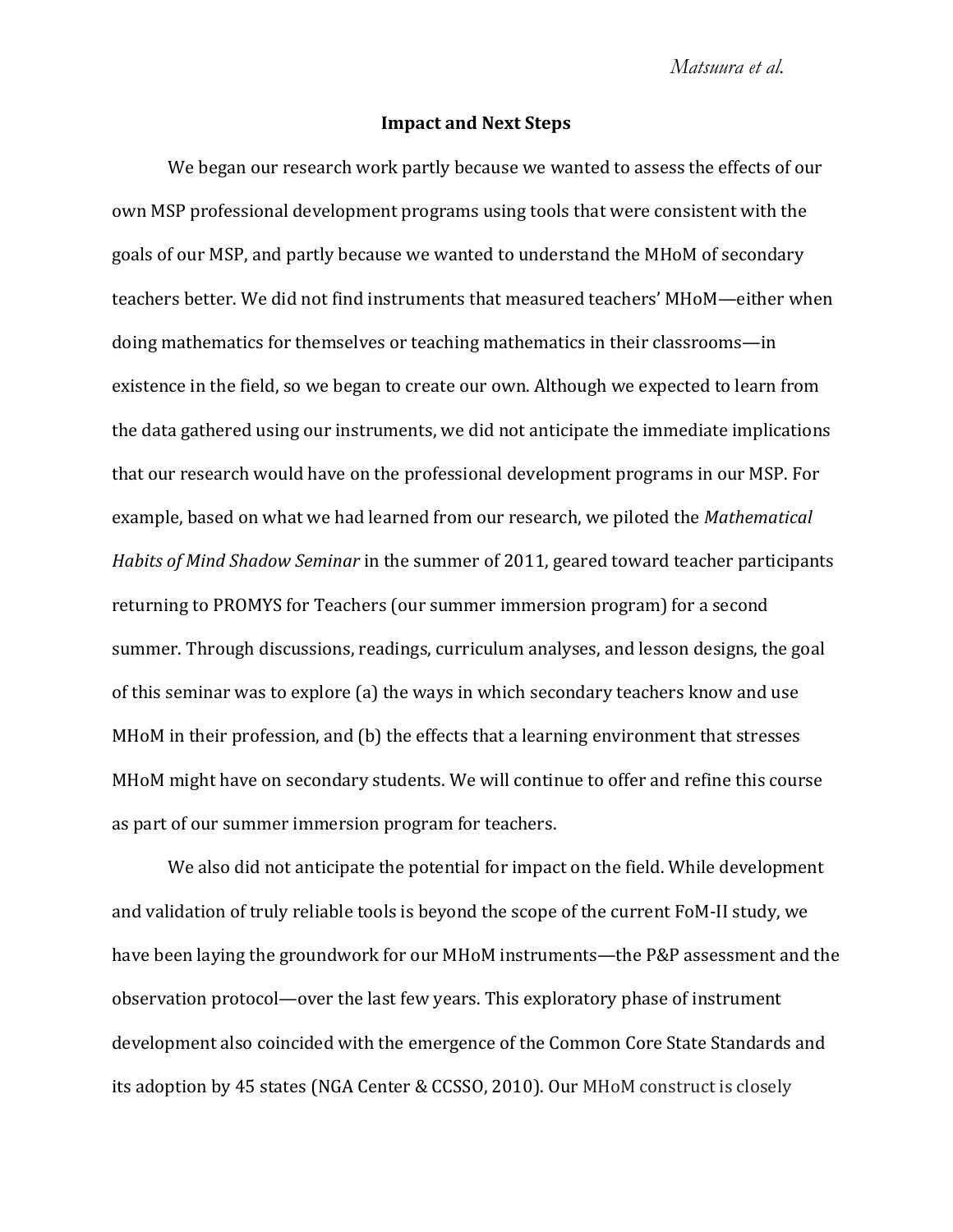aligned with the Common Core, especially its Standards for Mathematical Practice, and there is considerable overlap in the two. For example, both place importance on seeking and using mathematical structure, uses of precision, and the act of abstracting regularity from repeated actions. As we presented our preliminary findings at national conferences (Matsuura, Cuoco, Stevens, & Sword, 2011; Matsuura, Sword, Cuoco, Stevens, & Faux, 2011), we received several requests to use our instruments, even though they were in the pilot phase of development. One district leader wanted to diagnose the preparedness of her teachers to teach from a curriculum based on the Common Core. Others wanted to use the instruments as pre- and post-measures for evaluating professional development programs aligned to the Common Core. We have become abundantly aware of the national need for *valid and reliable* instruments to measure teachers' knowledge and use of MHoM/Mathematical Practices, as well as guidelines for acceptable use of such instruments. Thus, in the next phase of our research, we plan to subject our pilot instruments to rigorous scientific testing. The examples in this paper are exemplars of those that provide both the content basis for the P&P assessment and the behavioral indicators for the observation protocol.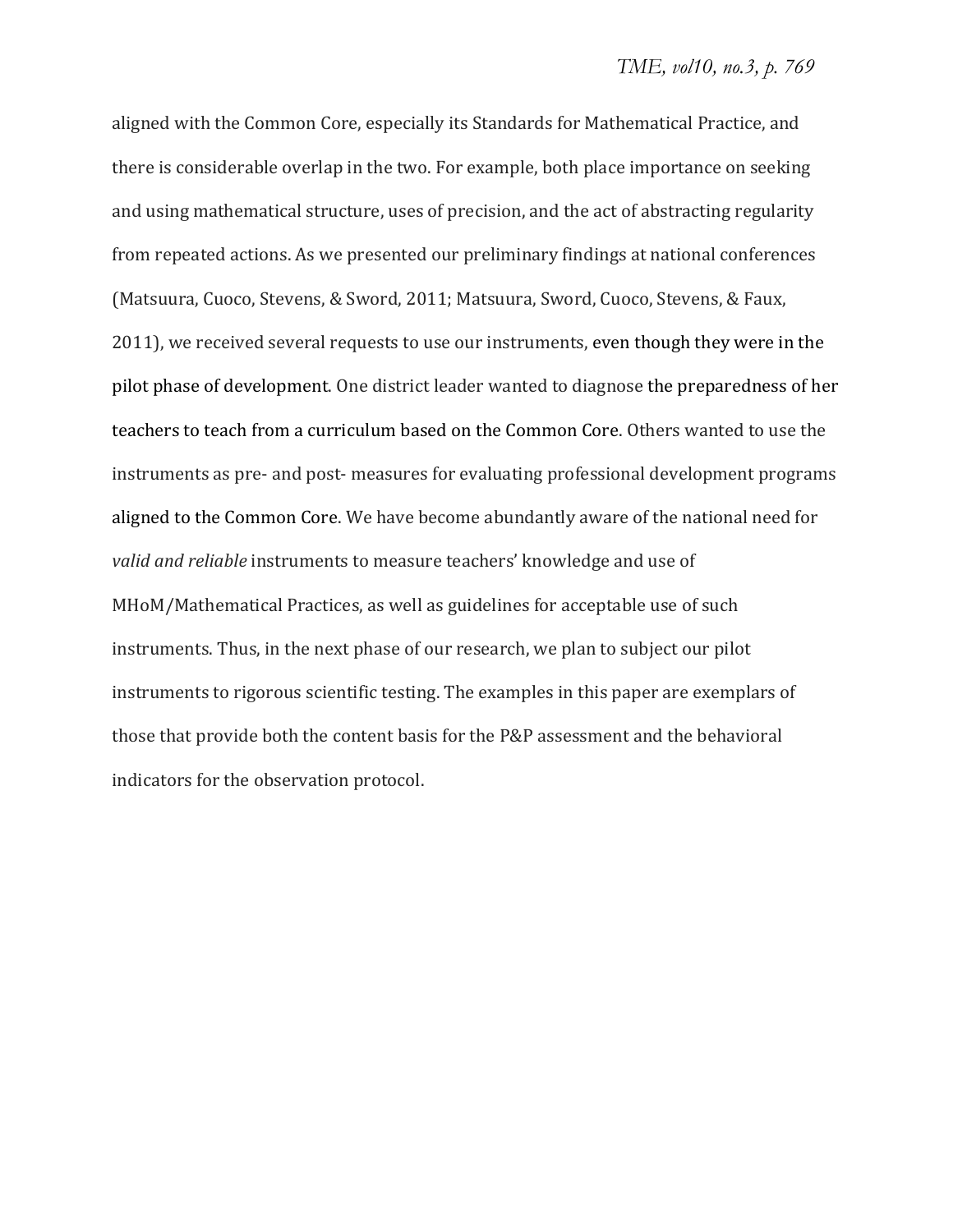# **References**

- Baldassari, C., Lee, S., & Torres, R. T. (2009). The case of a high school mathematics teacher. Retrieved from http://focusonmath.org/FOM/PERG
- ǡǤǤȋͳͻͻͳȌǤ*Research on teaching mathematics: Making subject matter knowledge part* of the equation. In J. Brophy (Ed.), Advances in research on teaching (Vol. 2, pp. 1-47). Greenwich, CT: JAI Press.
- Ball, D. L., & Bass, H. (2000). Interweaving content and pedagogy in teaching and learning to teach: Knowing and using mathematics. In J. Boaler (Ed.), *Multiple perspectives on the teaching and learning of mathematics* (pp. 83-104). Westport, CT: Ablex.
- Ball, D. L., Hill, H. C., & Bass, H. (2005). Knowing mathematics for teaching: Who knows mathematics well enough to teach third grade, and how can we decide? American *Mathematical Educator, 29*(3), 14-17, 20-22, 43-46.
- Ball, D. L., Thames, M. H., & Phelps, G. (2008). Content knowledge for teaching: What makes *it special? Journal of Teacher Education, 59(5), 389-407.*
- Bass, H. (2011). Vignette of doing mathematics: A meta-cognitive tour of the production of **some elementary mathematics. The Montana Mathematics Enthusiast, 8(1&2), 3-34.**
- Bush, W., Karp, K., Ronau, B., Thompson, C., McGatha, M. & Brown, T. (2005, April). The *reliability and validity of diagnostic mathematics assessments for middle school* teachers. Paper presented at the annual meeting of the American Education Research Association. Montreal, Canada.
- Clarke, D.J. & Hollingsworth, H. (2002). Elaborating a model of teacher professional growth. *Teaching and Teacher Education, 18*(8), 947-967.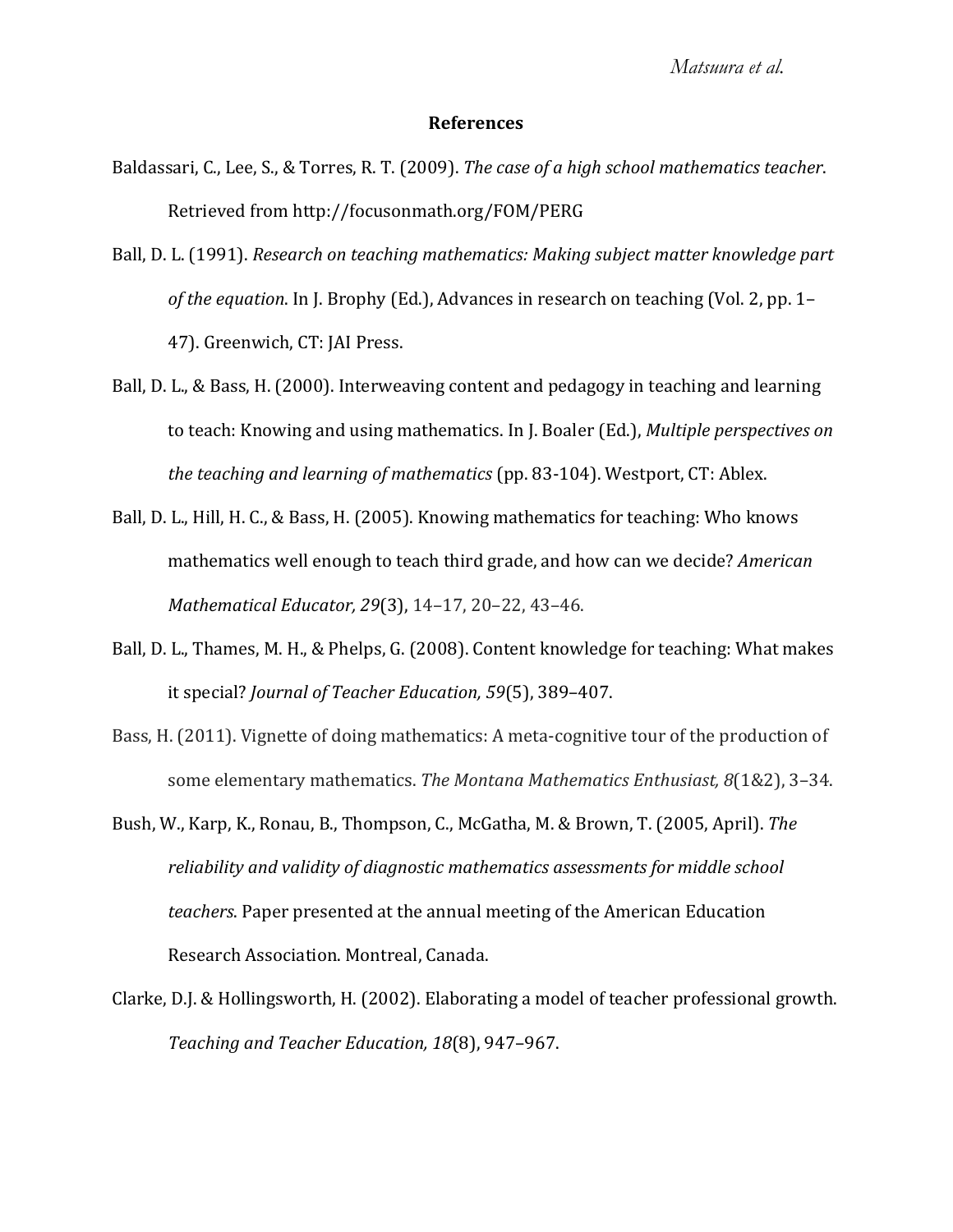- Cuoco, A. (2008). Introducing Extensible Tools in Middle- and High-School Algebra. In C. Greenes (Ed.), Algebra and Algebraic Thinking in School Mathematics: 2008 Yearbook of the National Council of Teachers of Mathematics (NCTM) (pp. 51–62). Reston, VA: NCTM.
- Cuoco, A., Goldenberg, E. P., & Mark, J. (1997). Habits of mind: An organizing principle for *mathematics curriculum. Journal of Mathematical Behavior, 15(4), 375-402.*
- Cuoco, A., Goldenberg, E. P., & Mark, J. (2010). Contemporary curriculum issues: Organizing a curriculum around mathematical habits of mind. Mathematics Teacher, 103<sup>(9)</sup>,  $682 - 688.$
- Cuoco, A., Harvey, W., Kerins, B., Matsuura, R., & Stevens, G. (2011). What is a "Community *of Mathematical Practice"?* [PDF document]. Retrieved from http://cbmsweb.org/Forum4/Presentations/C.1\_Cuoco\_Harvey\_Kerins\_Matsuura\_S tevens.pdf
- Dewey, J. (1916). *Democracy and education: An introduction to the philosophy of education.* New York, NY: The Free Press.
- ǡ
ǤǡƬǡǤǤȋͳͺͻȌǤ*My pedagogic creed & the demands of sociology upon pedagogy*. New York, NY: E.L. Kellogg.
- ǡǤȋͳͻͻȌǤ*The having of wonderful ideas & other essays on teaching & learning* (2nd ed.). New York, NY: Teachers College Press.
- Education Development Center, Inc. (2009a). CME Project Algebra 1. Boston, MA: Pearson Education, Inc.
- Education Development Center, Inc. (2009b). CME Project Algebra 1, Teacher's Edition. Boston, MA: Pearson Education, Inc.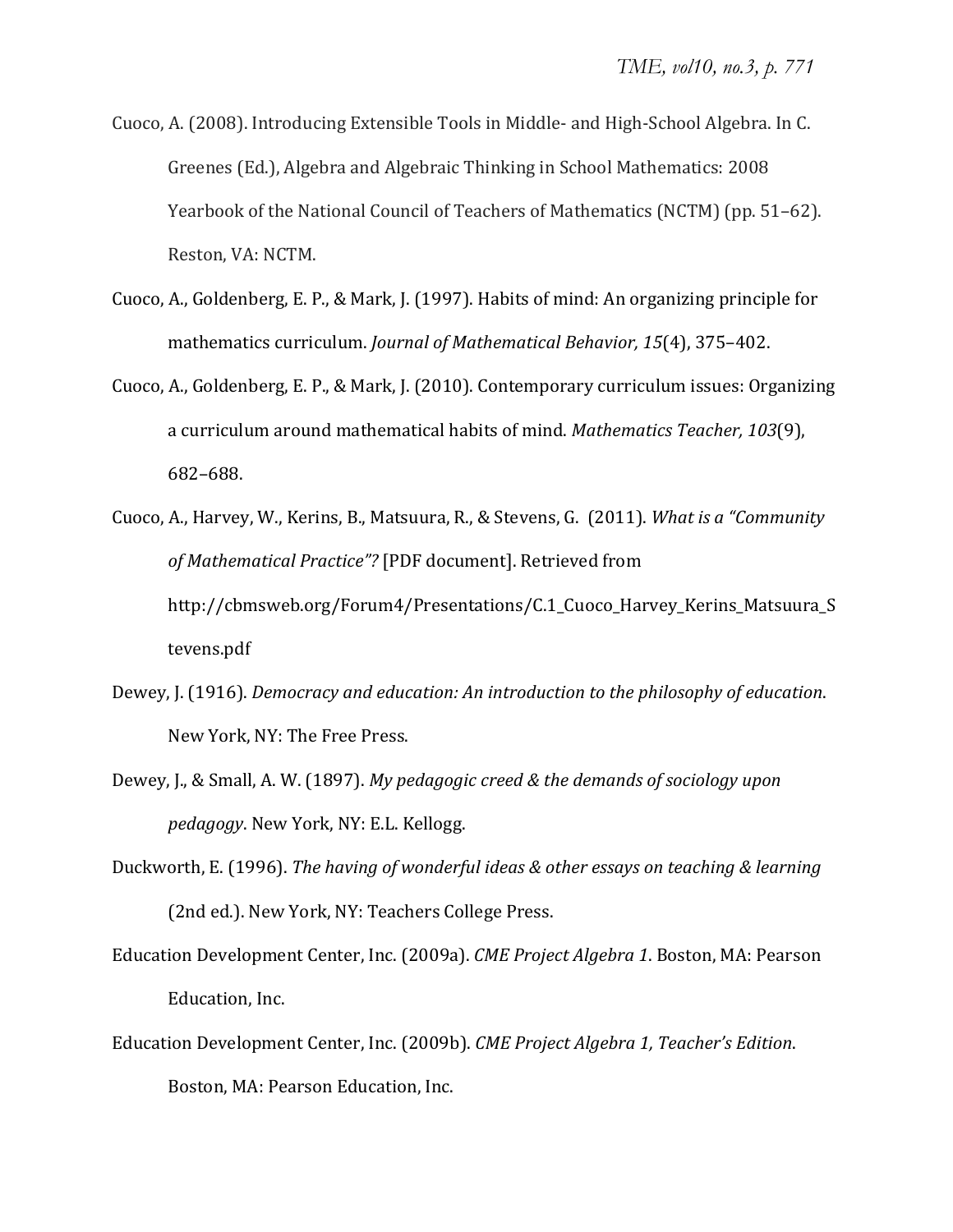Ferrini-Mundy, J., Senk, S., McCrory, R., & Schmidt, W. (2005, May). Measuring secondary *school mathematics teachers\ knowledge of mathematics for teaching: Issues of conceptualization and design*. Working session at the International Committee on Mathematics Instruction Study 15 Meeting, Lindoia, Brazil.

Goldenberg, E. P., Mark, J., & Cuoco, A. (2010). Contemporary curriculum issues: An algebraic-habits-of-mind perspective on elementary school. Teaching Children *Mathematics,* 16(9), 548-556.

Hardy, G. H. (1940). A mathematician's apology. New York, NY: Cambridge University Press.

- Heid, M. K. (2008, July). Mathematical knowledge for secondary school mathematics *teaching*. Paper presented at the 11th International Congress of Mathematics Education, Monterrey, Mexico.
- Heid, M. K., & Zembat, I. O. (2008). Understanding mathematical entities as objects or as inscriptions. [Paper in progress.]
- Heid, M. K., Lunt, J., Portnoy, N., & Zembat, I. O. (2006). Ways in which prospective secondary mathematics teachers deal with mathematical complexity. In Proceedings of the 27th Annual Meeting, International Group for Psychology of Mathematics Education North American Chapter [CD]. Merida, MEXICO.
- Hill, H. C., Schilling, S. G., & Ball, D. L. (2004). Developing measures of teachers' mathematics knowledge for teaching. *Elementary School Journal*, 105, 11-30.
- Hill, H. C., Rowan, B., & Ball, D. L. (2005). Effects of teachers' mathematical knowledge for teaching on student achievement. American Educational Research Journal, 42(2),  $371 - 406.$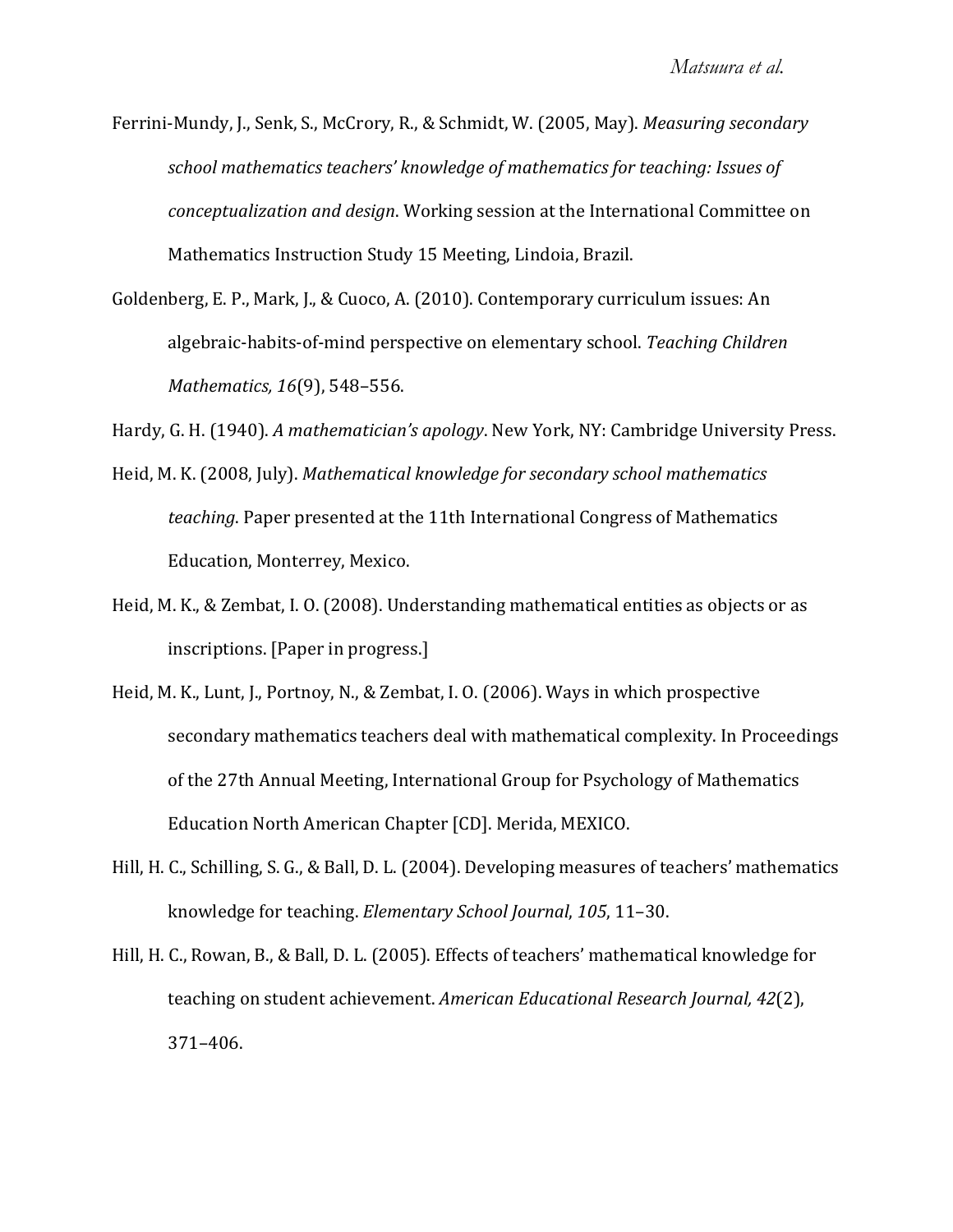- Hill, H. C., Ball, D. L., & Schilling, S. G. (2008). Unpacking pedagogical content knowledge: Conceptualizing and measuring teachers' topic-specific knowledge of students. *Journal for Research in Mathematics Education, 39(4), 372-400.*
- Hill, H. C., Blunk, M., Charalambous, C., Lewis, J., Phelps, G., Sleep, L., & Ball, D. L. (2008). Mathematical knowledge for teaching and the mathematical quality of instruction: *An exploratory study. Cognition and Instruction, 26*(4), 430-511.
- ǡǤȋʹͲͲͲȌǤ*Inside the classroom observation and analytic protocol*Ǥ Retrieved from http://www.horizon-research.com/instruments/clas/cop.php

Jackson, Allyn. (2001). Interview with Arnold Ross. Notices of the AMS, 48(7), 691-698.

Kilpatrick, J., Blume, G., & Allen, B. (2006). Theoretical framework for secondary *mathematical knowledge for teaching*. Unpublished manuscript. University of Georgia and Pennsylvania State University.

Kuhn, D. (2005). *Education for thinking*. Cambridge, MA: Harvard University Press.

- Learning Mathematics for Teaching. (2006). A coding rubric for measuring the mathematical quality of instruction (Technical report LMT1.06). Unpublished technical report. Ann Arbor: University of Michigan, School of Education.
- Lee, S., Baldassari, C., & Leblang, J. (2006, May). *Focus on Mathematics: Creating learning cultures* for *high student achievement year* 3 *evaluation report*. Retrieved from http://focusonmath.org/FOM/PERG
- Lee, S., Baldassari, C., Leblang, J., Osche, E., & Hoyer-Winfield, S. (2007, May). *Focus on Mathematics: Creating learning cultures for high student achievement year 4* evaluation *report*. Retrieved from http://focusonmath.org/FOM/PERG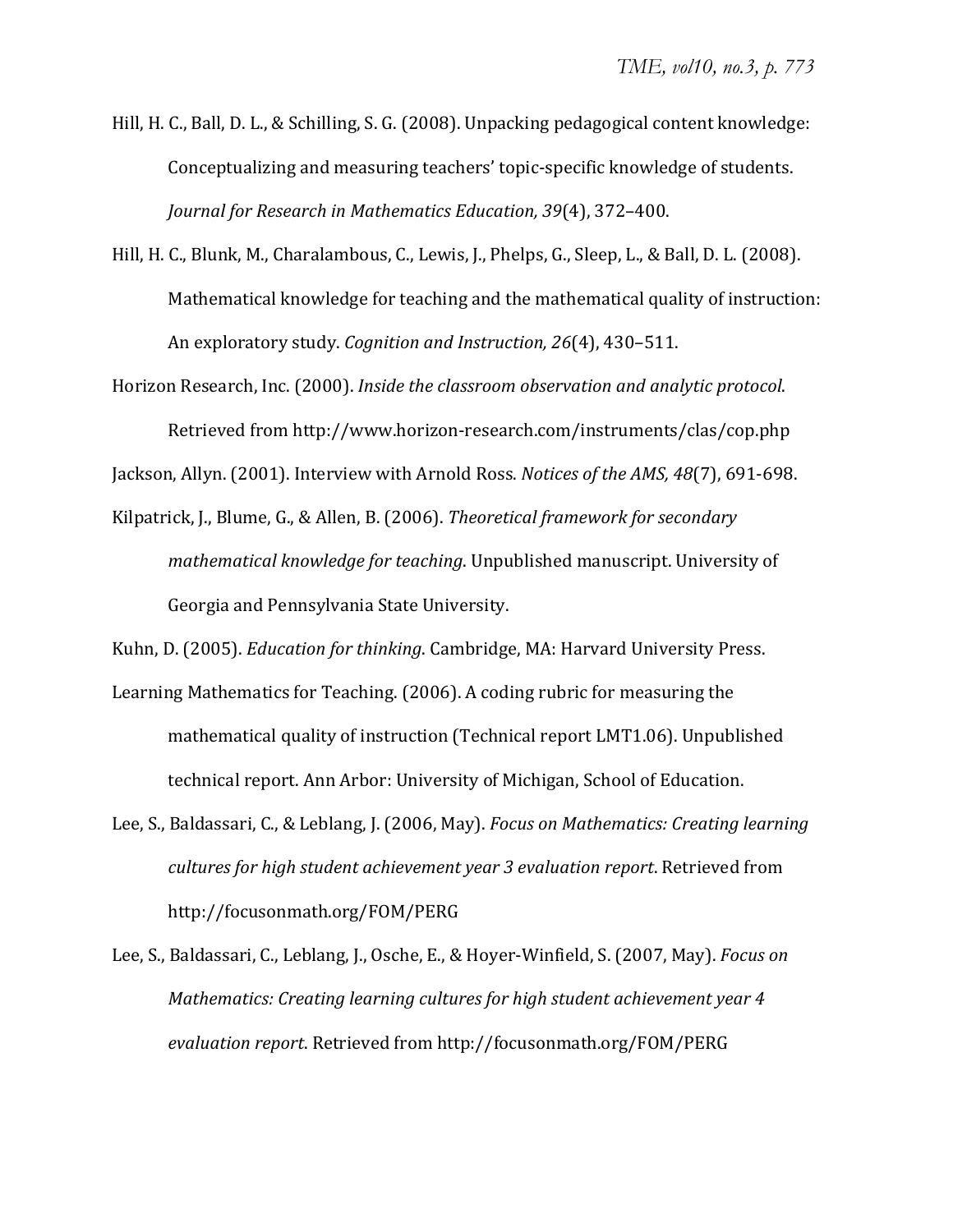- Lee, S., Baldassari, C., Leblang, J., & Osche, E. (2009, January). *Focus on Mathematics: Creating learning cultures for high student achievement summative evaluation report*Ǥ Retrieved from http://focusonmath.org/FOM/PERG
- Leinhardt, G., & Smith, D. A. (1985). Expertise in mathematics instruction: Subject matter *knowledge. Journal of Educational Psychology, 77*(3), 247-271.
- *Ma, L. (1999). Knowing and teaching elementary mathematics: Teachers' understanding of fundamental mathematics in China and the United States. Mahwah, NJ: Lawrence* Erlbaum Associates.
- Mark, J., Cuoco, A., Goldenberg, E. P., & Sword, S. (2010). Contemporary curriculum issues: Ǥ*Mathematics teaching in the Middle School, 15*(9), 505-509.
- Matsuura, R., Cuoco, A., Stevens, G., & Sword, S. (2011, April). Mathematical habits of mind *for teaching: Assessing mathematical knowledge for teaching at the secondary level.* Paper presented at the National Council of Supervisors of Mathematics Annual Conference, Indianapolis, IN.
- Matsuura, R., Sword, S., Cuoco, A., Stevens, G., & Faux, R. (2011, April). *Mathematical habits of mind for teaching.* Mathematics Research Presession, Indianapolis, IN.
- Measures of Effective Teaching Project. (2010, September). Content knowledge for teaching *and the MET project.*

http://www.metproject.org/downloads/Teacher\_Knowledge\_092110.pdf

ǡǤȋͳͻͻͷȌǤ*The power of their ideas: Lessons for America from a small school in Harlem. Boston, MA: Beacon.*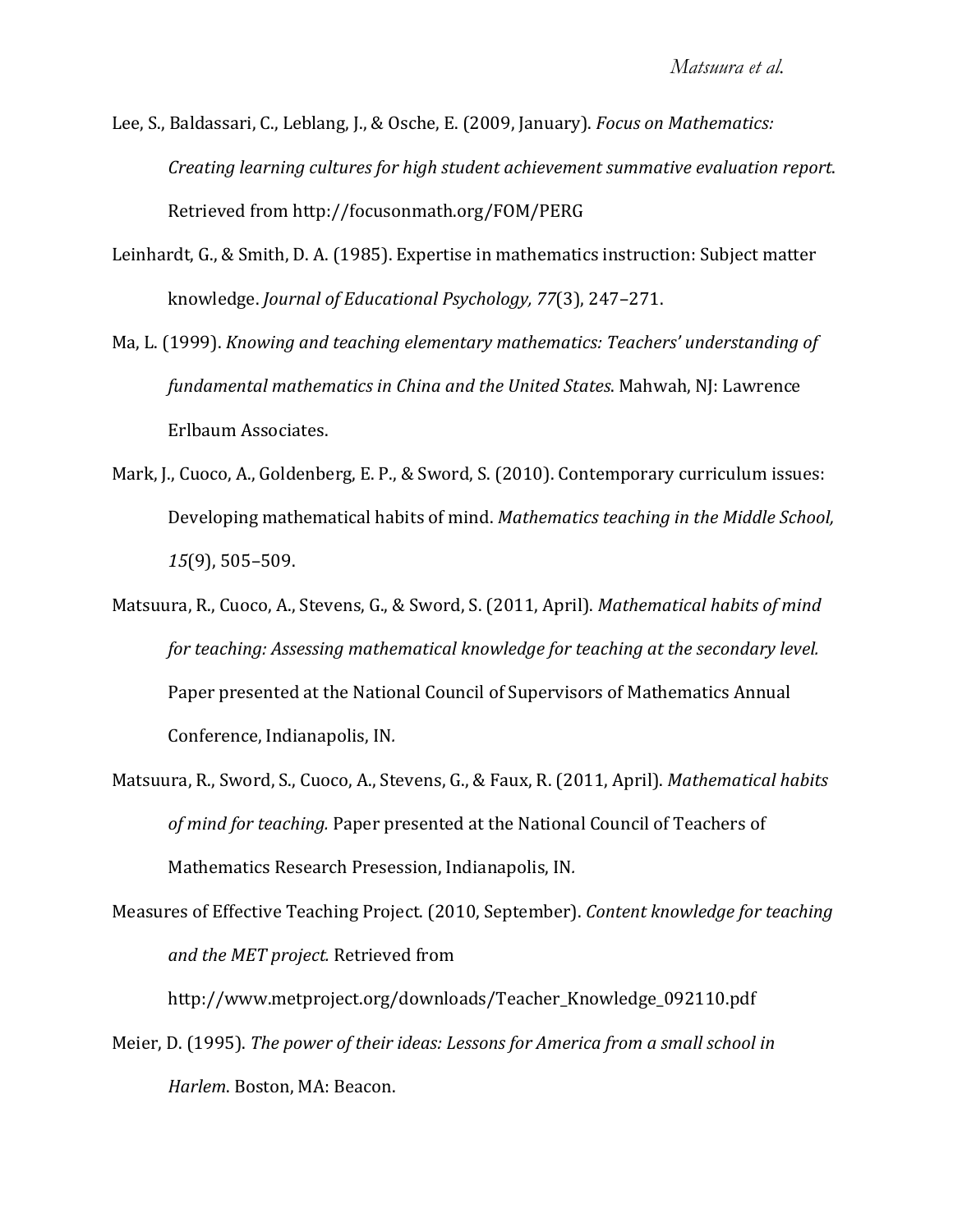- **National Council of Teachers of Mathematics. (2000). Principles and standards for school** *mathematics.* Reston, VA: Author.
- National Governors Association Center for Best Practices and the Council of Chief State  $S$ chool Officers. (2010). *Common Core State Standards for Mathematics.* Retrieved from http://www.corestandards.org/the-standards/mathematics
- Piburn, M., & Sawada, D. (2000). *Reformed teaching observation protocol* (Technical Report No. IN00-3). Tempe, AZ: Arizona State University, Arizona Collaborative for Excellence in the Preparation of Teachers. (ERIC Document Reproduction Service No. ED447205)
- Polya, G. (1954a). Mathematics and plausible reasoning: Induction and analogy in *mathematics* (Vol. 1). Princeton, NJ: Princeton University Press.
- Polya, G. (1954b). Mathematics and plausible reasoning: Patterns of plausible inference (Vol. 2). Princeton, NJ: Princeton University Press.
- ǡ ǤȋͳͻʹȌǤ*Mathematical discovery: On understanding, learning, and teaching problem solving* (Vol. 1). New York, NY: John Wiley.
- Reinholz, D., Levin, M., Kim, H., Champney, D., Floden, R., Katwibun, D., Lepak, J., Louie, N. Nix, S., Sanchez, J., Schoenfeld, A., Seashore, K., Shah, N., & Wernet, J. (2011, April). *Capturing what counts: Classroom practices that lead to robust understanding of* Algebra. Paper presented at the annual meeting of the American Educational Research Association, New Orleans, LA.
- *Resnick, L. B. (1987). Education and learning to think. Washington, DC: National Academy* Press.